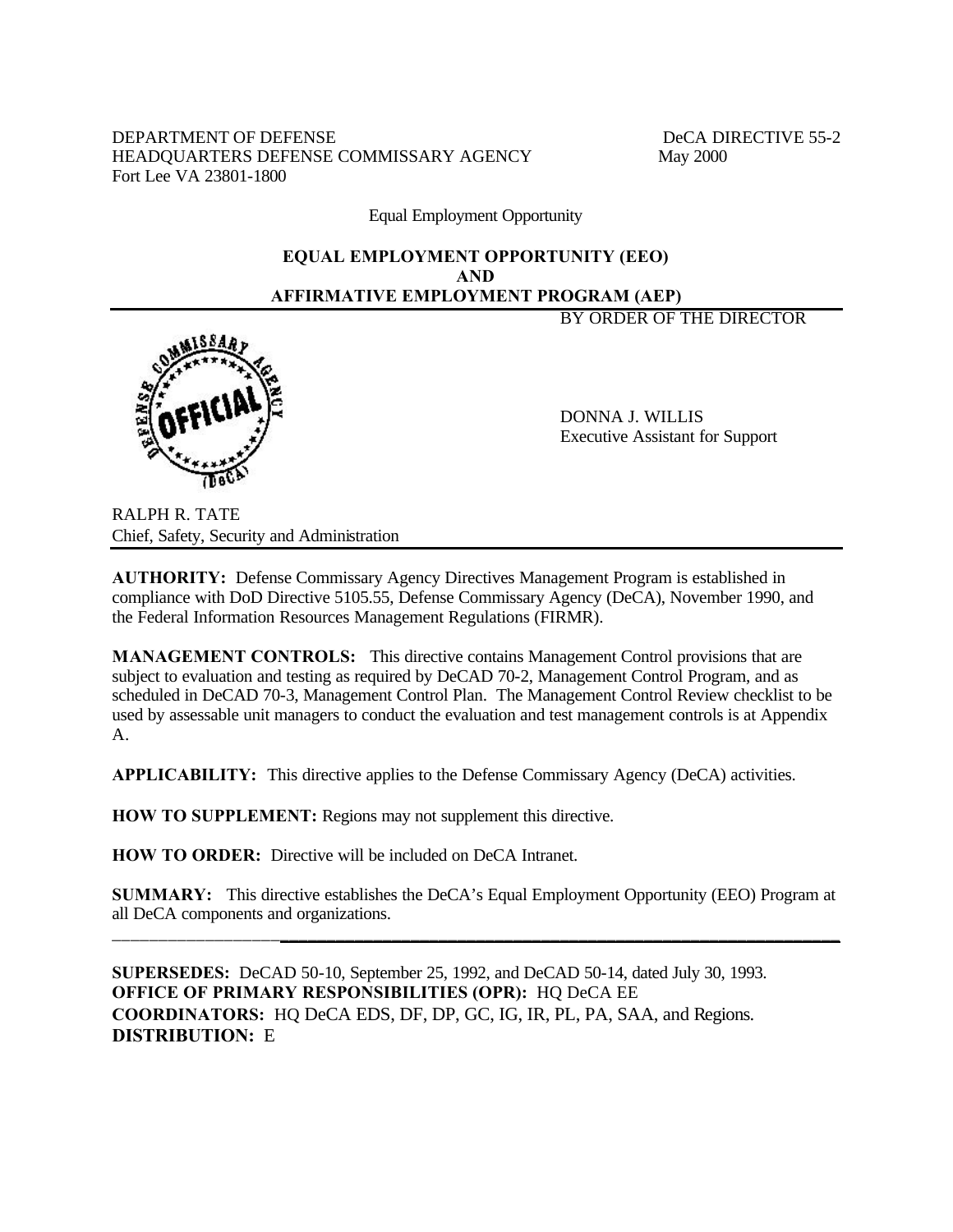# **TABLE OF CONTENTS**

|                                                                                                                               | <b>PARA</b> | <b>PAGE</b> |
|-------------------------------------------------------------------------------------------------------------------------------|-------------|-------------|
|                                                                                                                               |             | $1 - 1$     |
|                                                                                                                               |             | $1 - 1$     |
|                                                                                                                               |             | $1 - 1$     |
|                                                                                                                               |             | $1 - 2$     |
|                                                                                                                               |             | $1 - 3$     |
|                                                                                                                               |             | $1 - 7$     |
| Affirmative Employment Program for Minorities, Women and People with<br><b>Disabilities</b>                                   | $1 - 7$     | $1 - 8$     |
| Nondiscrimination on the Basis of Disability in Programs and Activities<br>Assisted or Conducted by the Department of Defense | $1 - 8$     | $1-9$       |
| Honorary Recognition for Achievement in Equal Employement Opportunity                                                         | $1-9$       | $1-9$       |
|                                                                                                                               |             | $1-9$       |
|                                                                                                                               |             | $1-10$      |
|                                                                                                                               |             | $A-1$       |
|                                                                                                                               |             | $B-1$       |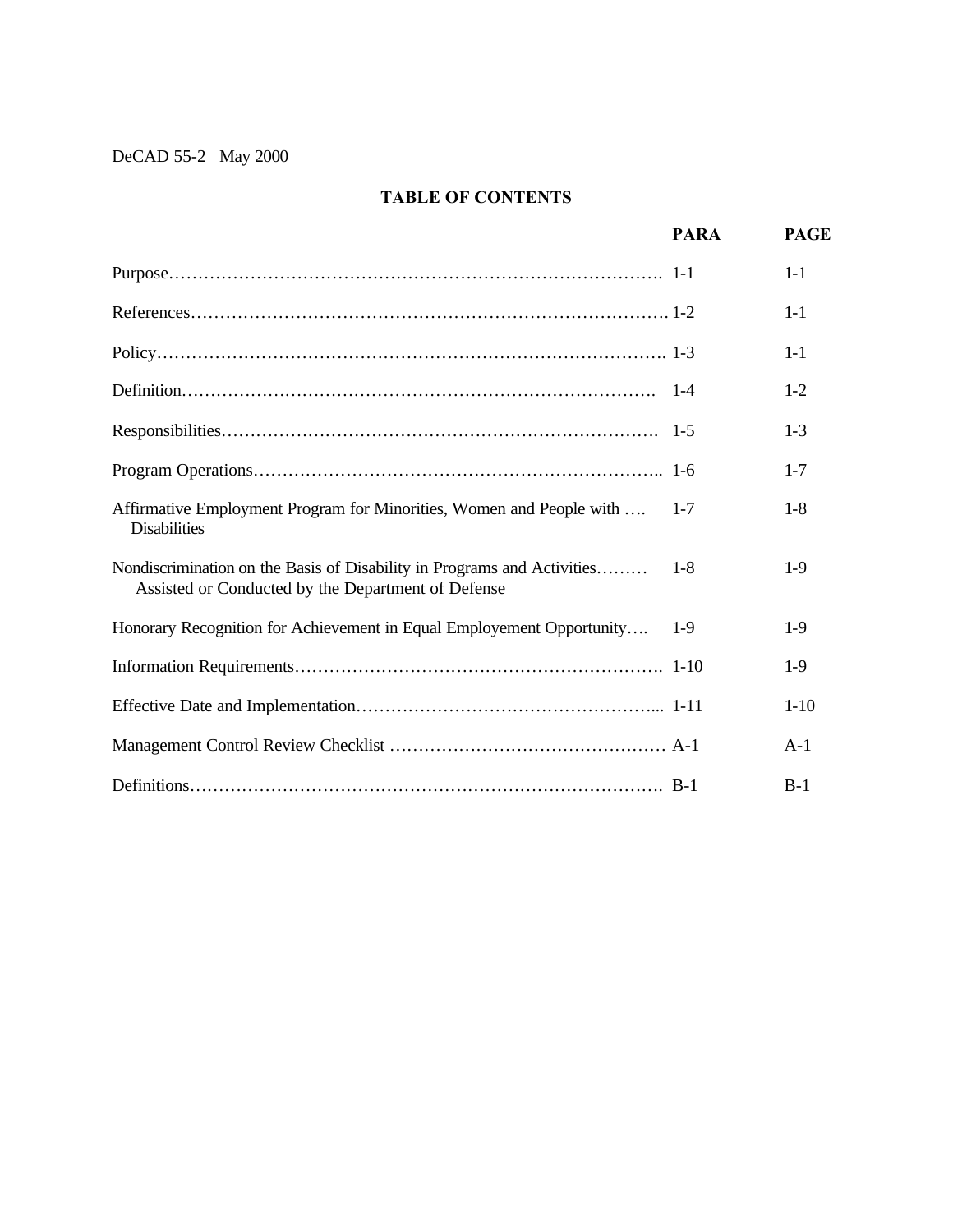#### **INTRODUCTION**

**1-1. PURPOSE.** This directive establishes DeCA's equal employment opportunity (EEO) program and policy, which prohibits discrimination based on race, color, religion, sex, age, national origin, and disability. The EEO program is designed to provide opportunity for everyone and attract people with ability, dedication and capacity for growth. In addition, it is designed to create affirmative employment opportunities for minorities, women, and people with disabilities. This directive authorizes, as an integral part of the EEO program, the establishment of Special Emphasis Programs (SEP), the Federal Women's Program (FWP), Hispanic Employment Program (HEP), Black Employment Program (BEP), Program for People with Disabilities (PPD), Asian/Pacific Islander Employment Program (AEP), and American Indian/Alaskan Native Employment Program (AIEP) within DeCA. It prescribes policies, objectives and responsibilities for the Defense Commissary Agency (DeCA) employees and components.

**1-2. REFERENCES.** This directive implements and/or references the following public laws, regulations, DoD directives and guidance:

- a. Title VII of the Civil Rights Act of 1964, as amended, and the Civil Rights Act of 1991.
- b. Age Discrimination in Employment Act of 1967 (ADEA).
- c. American with Disabilities Act of 1990 (ADA).
- d. Rehabilitation Act of 1973, Section 501.
- e. Equal Pay Act of 1963.
- f. 29 CFR part 1614, Federal Sector Equal Employment Opportunity, July 12, 1999.

g. DoD Directive 1440, DoD Civilian Equal Employment Opportunity (EEO) Program, May 21, 1987.

- h. DoD Human Goals Charter, July 24, 1998.
- i. Federal Equal Opportunity Recruitment Program (5 CFR 720), April 13, 1979.
- j. Executive Order No. 11478.

**1-3. POLICY.** It is DeCA policy to:

a. Provide equal opportunity in employment and to recognize affirmative employment programs as essential elements that are vital to the accomplishment of DeCA's mission.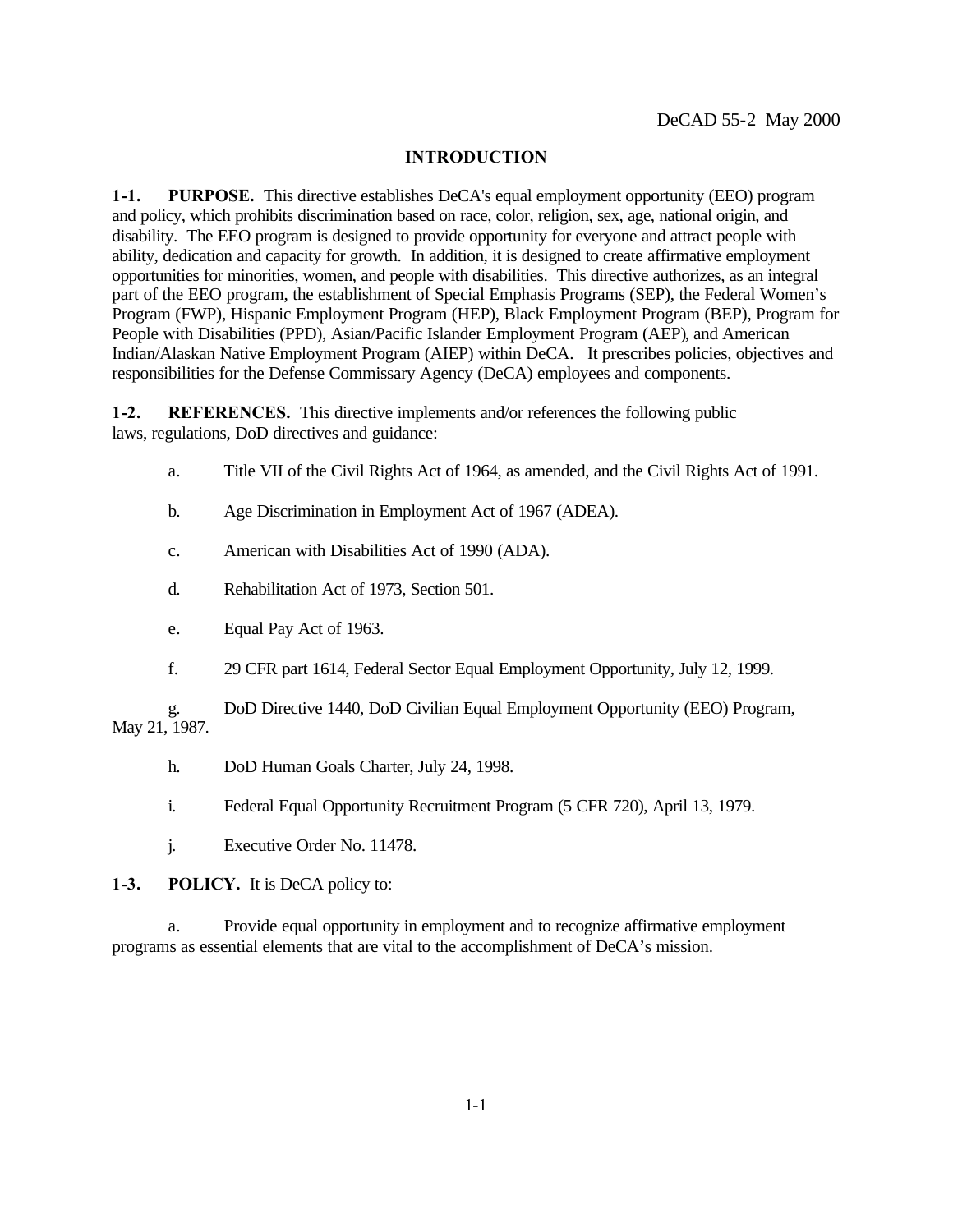b. Develop and implement action-oriented affirmative employment programs to achieve the objectives of DeCA's Affirmative Employment Program, Affirmative Action Plan, and Strategic Plan. The objective is to have a civilian work force in which the representation of minorities, women, and people with disabilities at all grade levels and in all occupational series is commensurate with the representation specified in Equal Employment Opportunity Commission (EEOC) and Office of Personnel Management (OPM) guidance.

c. Develop procedures and implement an Affirmative Employment Program for the continued federal employment of minorities, women, and people with disabilities who lose their jobs at DeCA components because of contracting decisions made because of an A-76 project, downsizing, and/or base realignment and closure.

d. Assess progress toward meeting established EEO objectives and goals identified at Headquarters DeCA, the regions and assigned activities.

e. Promote the hiring and advancement of groups who are conspicuously absent or show a manifest imbalance in the work force.

f. Prohibit discrimination based on race, color, religion, age, sex, national origin, and mental or physical disability, in all civilian personnel decisions and actions. Ensure that the basic principles of the EEO program are fully integrated into the civilian personnel management system. Eliminate artificial barriers that impede full realization of equal employment opportunity for DeCA employees and applicants. Equal employment opportunity is the objective of affirmative action programs.

g. Promote a work environment free from sexual harassment.

h. Make reasonable accommodation to the religious needs of applicants and employees when such accommodations can be made without hardship on the business of DeCA or other employees.

i. Make reasonable accommodation for qualified employees with disabilities unless to do so would impose an undue hardship. Reasonable accommodation includes making facilities accessible, providing computers and adaptive devices, training, restructuring jobs, modifying work schedules and providing readers, and interpreters, etc.

j. Administer an honorary EEO Award Program for achievement in Equal Employment Opportunity, presented to employees who have made a significant contribution to the accomplishment of EEO program goals.

**1-4. DEFINITIONS.** Terms used in this Directive are defined in **Appendix B.**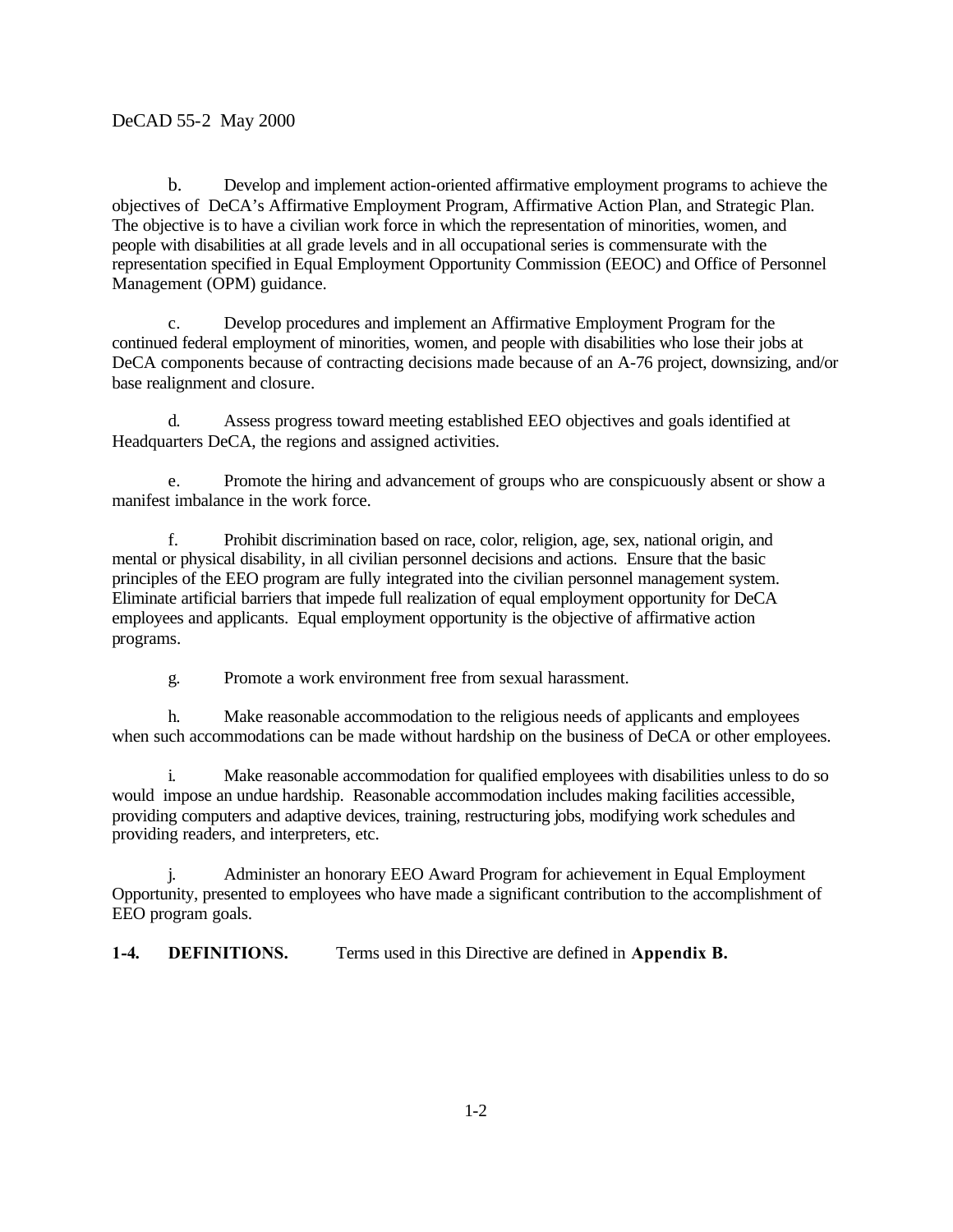## **1-5. RESPONSIBILITIES.**

a. The Director of the Defense Commissary Agency shall:

(1) Have total responsibility for the Agency's EEO program, and ensure compliance with affirmative employment program instructions issued by EEOC.

(2) Provide leadership in the establishment and enforcement of policy supporting EEO, affirmative employment and the prevention of sexual harassment in the work place.

(3) Issue a letter of support affirming his/her commitment to the EEO program.

(4) Ensure that EEO staff members are qualified and sufficiently trained to develop, manage, and direct a result-oriented EEO program.

(5) Provide sufficient resources to administer and maintain an effective EEO program throughout DeCA.

(6) Establish, enforce, and monitor managerial and supervisory performance to ensure a continuing affirmative EEO program application and policy.

(7) Provide recognition to employees demonstrating significant contribution to the achievement of the EEO program objectives and goals.

(8) Provide for the prompt, fair, and impartial consideration and disposition of complaints involving issues of discrimination based on race, color, religion, sex, age, national origin, reprisal and mental or physical disability. Ensure the issuance of final agency decisions on formal complaints of discrimination forwarded to Headquarters, DeCA for decision. The policy and procedures for addressing complaints of discrimination are addressed in DeCA Directive 55-1, EEO Discrimination Complaints Processing Program.

(9) Provide a system for periodically evaluating the effectiveness of the agency's overall EEO program effort.

(10) Participate in special emphasis program observances, where appropriate, at all levels of DeCA, to observe nationally proclaimed or other specially designated community activities that broaden the communication, understanding, awareness, and contributions made by minorities, women, and people with disabilities.

b. Executive Director for Support, DeCA, shall:

(1) Through personal leadership, support and promote the EEO program.

(2) Demonstrate proactive actions to promote a positive EEO environment to include Special Emphasis Programs and Prevention of Sexual Harassment policie s.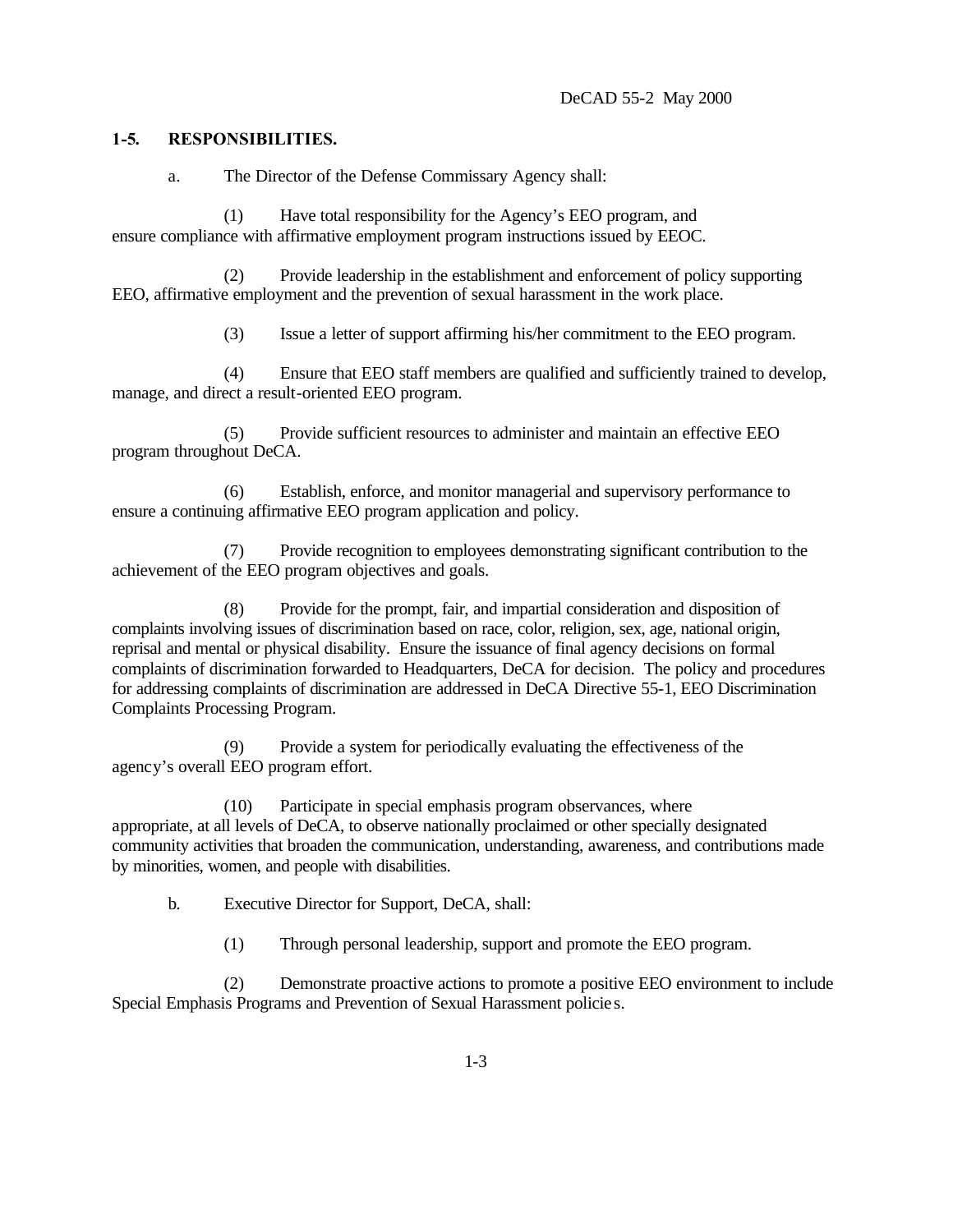(3) Ensure compliance with EEO regulatory requirements of DoD, EEOC, and DeCA Directives.

(4) Ensure that personnel management policies and decisions are practiced fairly and equitably, free of discrimination, and that merit system principles are followed in the selection, hiring, promotion, advancement, employee recognition, disciplinary, and separation processes.

(5) Monitor the EEO program to determine effectiveness and demonstration of good faith efforts by managers and supervisors, in being responsible for program implementation and resolving issues that impede the progress of the EEO program.

c. Director, Human Resources (DP), DeCA, shall:

(1) Conduct periodic appraisal of the personnel management system to assure conformity with DeCA EEO policy.

 (2) Work closely with the Director, EEO, on matters dealing with personnel management and equal employment opportunity.

 (3) Monitor the DeCA components to assure that EEO is included as a critical element in the performance standards of all supervisors, managers, and other DeCA personnel with EEO responsibilities in accordance with DoD Directive 1440.1.

(4) Review all awards and management training programs to ensure that minorities, women, and people with disabilities are considered and receive full equitable treatment.

(5) Monitor all personnel management involvements (i.e., hiring, selections, promotions, awards, training, disciplinary actions, and separations, etc.) to ensure that minorities, women, and people with disabilities are considered and received fair treatment.

(6) Evaluate employment policies, practices and patterns; identify and correct any institutional barriers that restrict opportunities for employment, advancement, training, and recognition of minorities, women, and people with disabilities.

(7) Maintain and implement a DeCA Federal Equal Opportunity Recruitment Program (FEORP) for minorities and women, and a comparable special recruitment program for people with disabilities.

(8) Develop and implement staffing initiatives, training, developmental programs, and upward mobility programs designed to increase the representation of qualified minorities, women, and people with disabilities at all levels of employment positions, grades GS-9 and above, and job series where there is an existing manifest imbalance or conspicuous absence.

(9) Conduct staff visits to DeCA regions to monitor and evaluate the effectiveness of DeCA's personnel management policies and practices, and to ensure personnel matters are in compliance with the agency's EEO program efforts.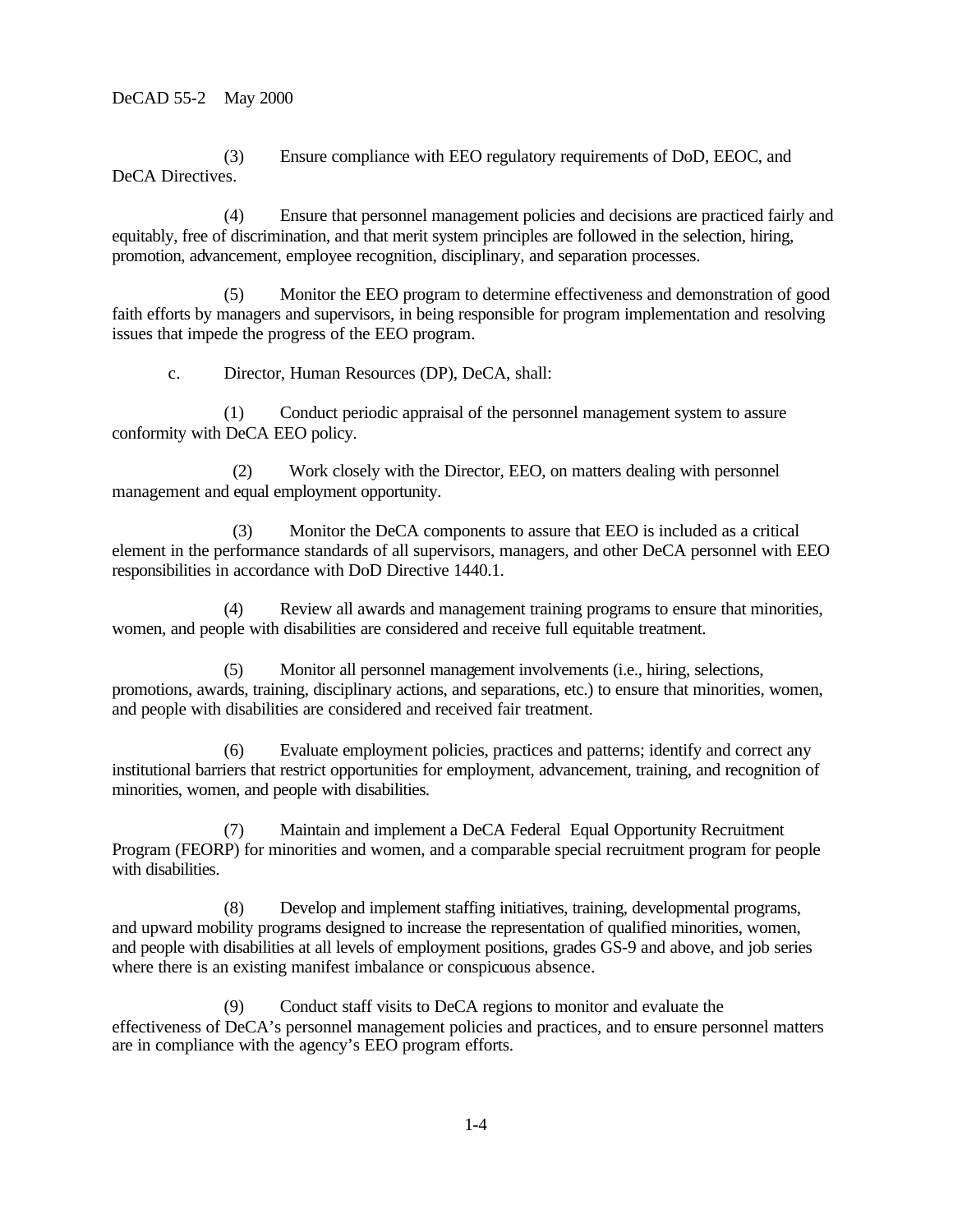(10) Provide civilian personnel data for EEO program special analysis and reports.

(11) Provide follow-up of OPM and EEOC on-site evaluation reports, as appropriate.

d. Director, Equal Employment Office, DeCA, shall:

(1) Serve as principal staff advisor to DeCA's Director, management officials and employees on EEO matters.

(2) Develop and implement an EEO program, which complies with DoD, EEOC, and OPM guidance.

(3) Develop and evaluate DeCA policies, procedures, and guidance regarding the Program for People with Disabilities.

(4) Establish a Special Emphasis Program in accordance with this directive and DoDD 1440.1.

(5) Develop and implement an Agency-wide multi-year AEP and AAP, prepare annual up-date and accomplishment reports, and evaluate regional AEPs for regulatory and technical sufficiency prior to submission to appropriate EEOC offices.

(6) Provide leadership, advice and assistance to subordinate components and perform program evaluation of DeCA region or component programs (**Appendix A,** Management Control Review Checklist).

(7) Implement a program to eliminate sexual harassment in the work place.

(8) Ensure a program is in place to evaluate supervisors' and manager's contributions to and support of the DeCA EEO program. Specifically, SES and all management level personnel shall have EEO responsibilities defined as a critical element in their performance standards.

(9) Ensure dissemination of DeCA EEO policies and monitor to determine that they are understood and implemented at all levels within the organization.

(10) Establish and implement a continuing EEO educational program (including training in the prevention of sexual harassment) for all employees and individuals who supervise employees.

(11) Administer an EEO award program, for DeCA-wide participation in recognition of significant achievements in EEO.

e. Office of the General Counsel, DeCA, shall: Provide legal interpretation of equal employment opportunity and affirmative action regulatory requirements, policy and procedures, and complaint processing procedures.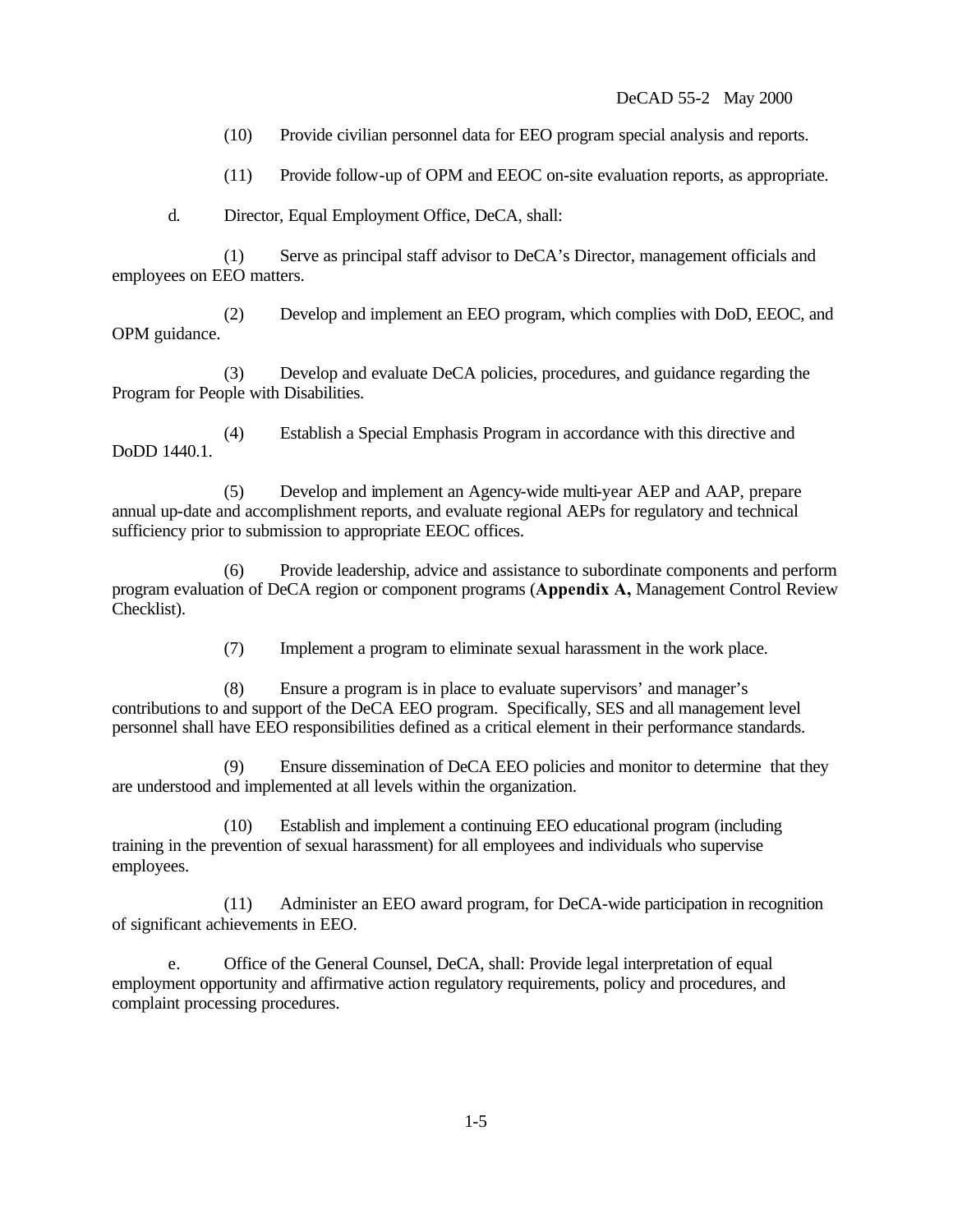f. Region Directors, DeCA, shall:

(1) Provide leadership in the development and implementation of the Region's EEO program. Ensure full implementation of this directive, monitor progress of the EEO program at region and store level and take appropriate action to resolve identified or potential deficiencies.

(2) Ensure sufficient resources are provided to execute the EEO programs through preparation, approval and implementation of affirmative employment plans, and promotion of special emphasis programs. Provide for periodic training (i.e., national training or conferences, training conducted by professional consultants and organizations, etc.) of the Region Equal Employment Manager, managers and supervisors to receive adequate training to appropriately manage the EEO program.

(3) Issue policy statements to identify and express EEO program commitment and expectations regarding full support of all employees, particularly managers and supervisors.

(4) Provide a system for periodically evaluating the effectiveness of the region's overall EEO program effort.

(5) Monitor, evaluate, and enforce managerial and supervisory performance to ensure a viable and effective Region EEO program regarding all personnel management practices and decisions, affirmative employment of minorities, women, and people with disabilities.

(6) Ensure the prompt, fair, and impartial disposition of complaints of discrimination based on race, color, religion, sex, age, national origin, mental or physical disability, and reprisal.

(7) Encourage and allow employees to attend and participate in host installations EEO/SEP program activities.

(8) Designate collateral duty SEP Managers to implement the FWP, HEP, BEP, AEP, AIEP, PPD programs, and Commissary EEO Assistants to assist, when necessary, the Store Director.

(9) Ensure that surveys are conducted to identify architectural barriers in DeCA facilities that impede employees and applicants with disabilities.

g. Management and supervisor officials, DeCA, shall:

(1) Be responsible for the implementation of an effective EEO program.

(2) Serve as a role model with acceptable behavior.

(3) Provide sufficient resources to have an effective EEO program, collateral duty EEO counselors, etc.

(4) Communicate EEO program expectations to work force.

(5) Act promptly to prevent or to correct situations that may give rise to complaints of discrimination.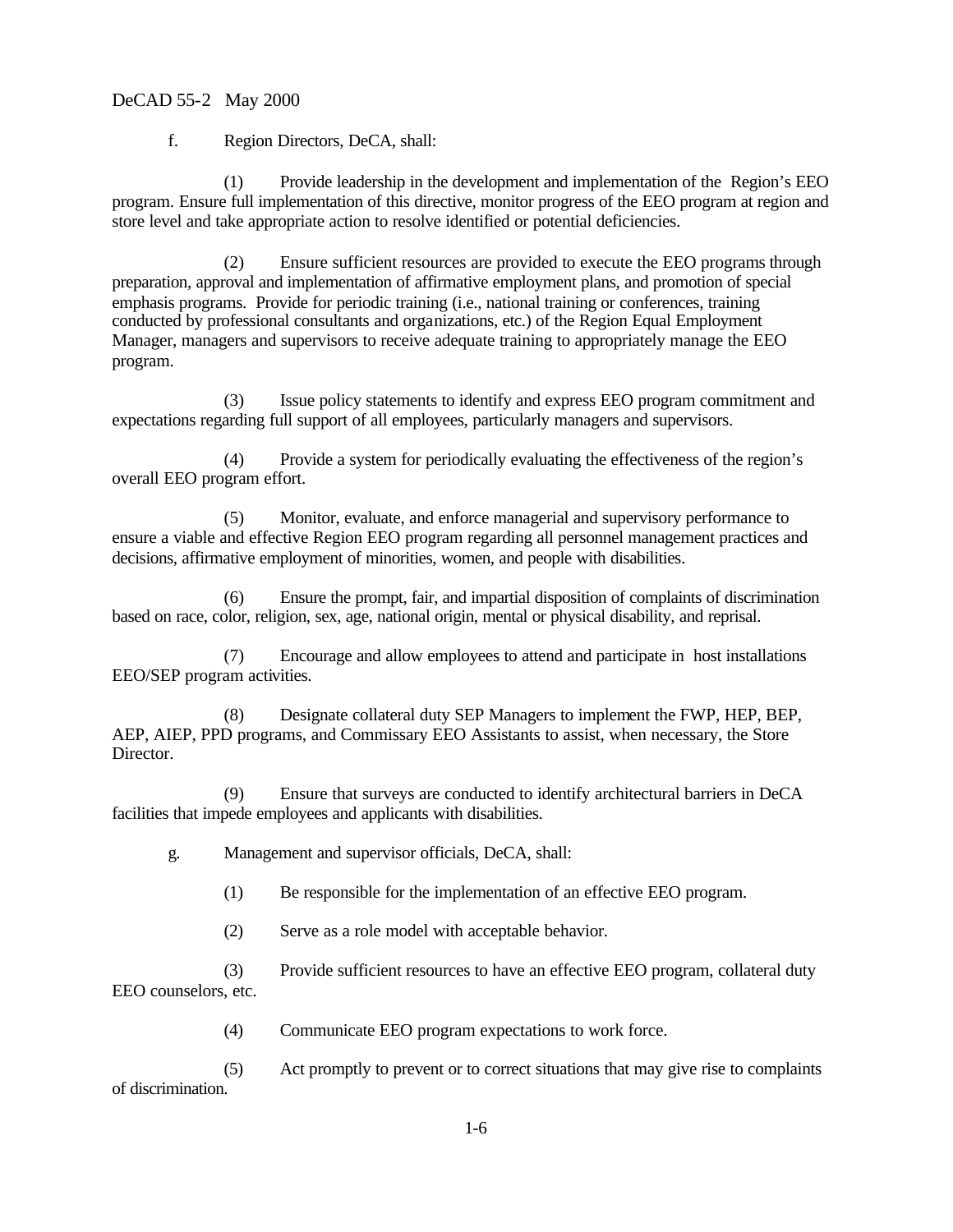(6) Take corrective action against those that engage in discriminatory practices.

(7) Hold subordinates accountable for their behavior and upholding EEO program objectives.

(8) Monitor EEO program efforts to determine progress or needed improvement.

(9) Know the EEO complaint process, provide a reasonable amount of duty time to complainants and their representative to process a complaint of discrimination.

# **1-6. PROGRAM OPERATIONS.**

a. Region Equal Employment Managers (REEMs) will have direct access to Region Directors or their designees to ensure implementation of the EEO program. When necessary, the Director, DeCA EEO, may be contacted for advice and assistance.

b. Evaluation of the Region EEO program will be periodically conducted by the REEM and EEO representative from HQ DeCA-EE Office. These evaluations may include on-site reviews and surveys.

c. Each region will appoint one individual as the region Special Emphasis Programs Manager (SEPM). This individual will serve as the point of contact on various issues affecting the employment of women, minorities and people with disabilities. Appointments will be on a collateral-duty basis. SEPM duties will be reflected in the employee's position description. Sufficient time will be allotted for the administration of the special emphasis programs.

d. Each commissary store will designate one individual as an Equal Employment Opportunity Assistant (EEOA). Appointments will be on a collateral duty basis. The EEOA will be selected by the Store Director and will serve as the coordinator and point of contact on EEO matters, except EEO complaints or grievances, within the store. The EEOA will receive guidance from the REEM. The EEOA will assist commissary officials in meeting EEO program requirements by posting items pertinent to EEO policy on an official bulletin board; circulating appropriate EEO information to commissary officials and employees; working closely with the REEM while preparing the commissary store mini-plan; where necessary, working closely with servicing EEO and civilian personnel office officials to complete reports and/or gather EEO work force profile data; attending host-installation EEO meetings and/or special observances; and briefing the Store Director on EEO information and issues that have arisen within the store or EEO program concerns or requirements. EEOA duties will be reflected in the employee's position description.

- e. Individuals selected as SEPMs or EEOAs should have the potential to:
	- (1) Understand the causes and effects of discrimination.
	- (2) Understand civilian personnel administration policies and procedures.

(3) Be able to relate and deal with individuals of various ethnic groups and assist in resolving problems that affect these groups.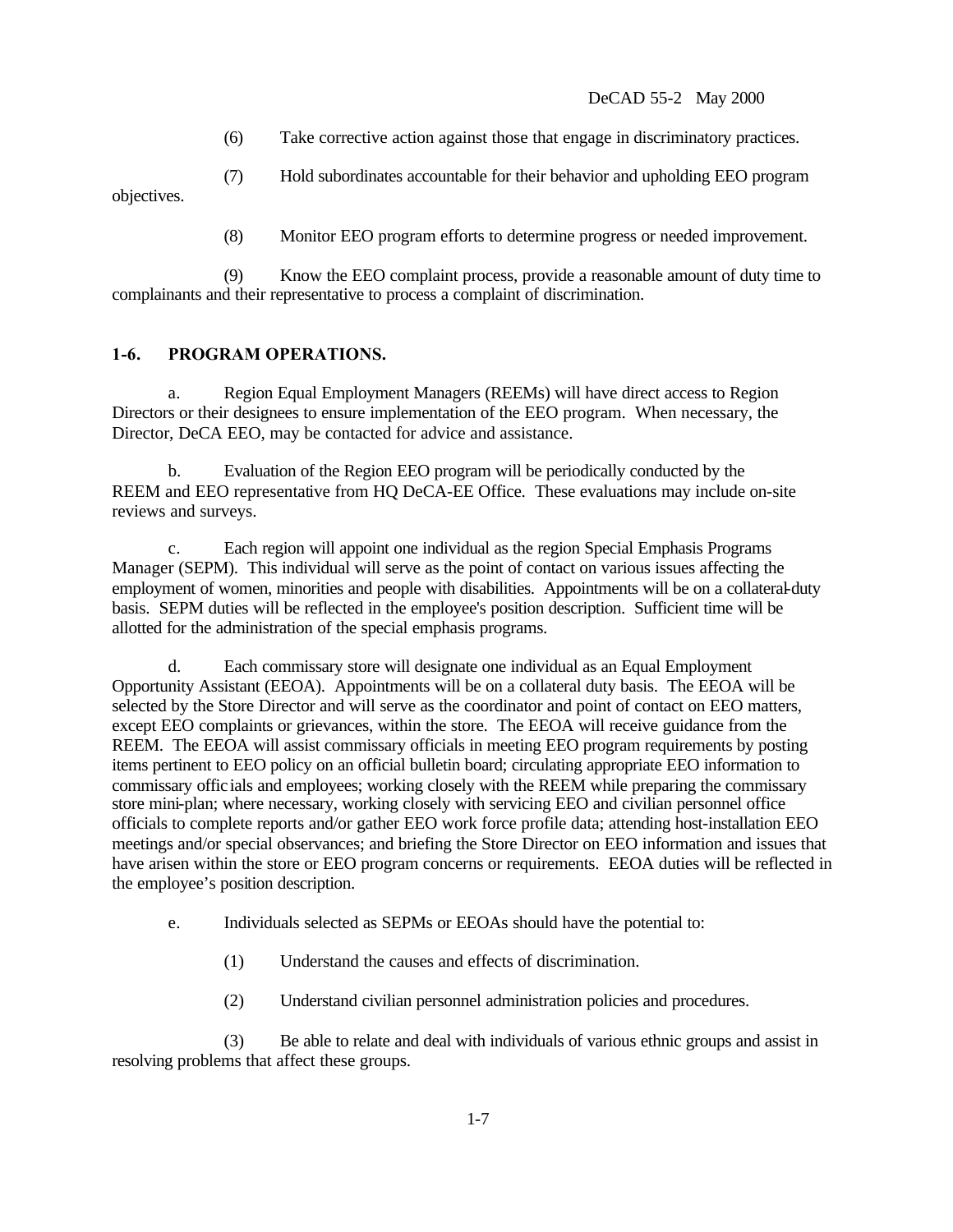(4) Have good organizational skills and normally be at the GS-5 level and above.

f. Collateral duty EEO personnel will work closely with the REEM, servicing EEO officials (if applicable), and be granted sufficient time to administer and support the EEO program.

g. Individuals assigned EEO responsibilities at DeCA components may meet with employees, management officials, community leaders and representatives of organizations representing minorities, women, and people with disabilities, to discuss and gather information on how to improve conditions affecting the employability of these individuals. DeCA components may support community improvement projects.

h. DeCA employees will receive mandatory training on prevention of sexual harassment in the work place. DeCA supervisory personnel will attend appropriate EEO training when initially assuming a supervisory position and as necessary thereafter. EEO and Personnel Offices will monitor the training needs of DeCA employees in this critical area.

## **1-7. AFFIRMATIVE EMPLOYMENT PROGRAM (AEP) FOR MINORITIES, WOMEN, AND PEOPLE WITH DISABILITIES**

a. HQ, DeCA will implement affirmative employment programs which contribute to the achievement of EEO for all DeCA employees, not only when hired, but also as they advance within the work force. DeCA is committed to working toward the elimination of barriers that impede the advancement of minorities, women, and people with disabilities. DeCA will support the development of effective AEPs by DeCA regions that meet the requirements and comply with Department of Defense (DoD) and the Equal Employment Opportunity Commission (EEOC) Management Directives.

b. The multi-year Affirmative Employment Plan, Update and Accomplishment Report for minorities and women will be issued in accordance with instructions from HQ DeCA-EE and other appropriate authorities, and will be designed to eliminate practices that have adverse effects on employees and applicants for employment because of race, color, religion, national origin, sex, age, or disability.

c. Affirmative action for hiring, placement, and advancement of people with disabilities is an integral part of DeCA's ongoing personnel management programs. Employment policies, practices and patterns that restrict opportunities for people with disabilities, to include disabled veterans, will be identified and corrected. This includes provisions for making reasonable accommodations and removal of architectural barriers. DeCA will ensure that disabled persons and employees who become disabled, during employment, have equal opportunity to be hired, or placed and advanced in the DeCA work force. DeCA supports the DoD goal to increase employment of persons with targeted disabilities. DeCA will provide placement assistance for people with disabilities, and disabled veterans, who lose their jobs with DeCA because of contracting out, transfer of functions, reduction-in-force or have become disabled due to injury or illness and are unable to perform the duties of their current position.

d. The DeCA Facilities Director will be responsible for surveys of facilities for accessibility and establishing priorities for barrier removal. Those portions of facilities that may constitute hazardous work areas for certain types of disabilities must be identified and corrected.

e. DeCA will participate in the Computer/Electronic Accommodations Program (CAP). The CAP office provides assistive technology and services to support DoD employees and persons with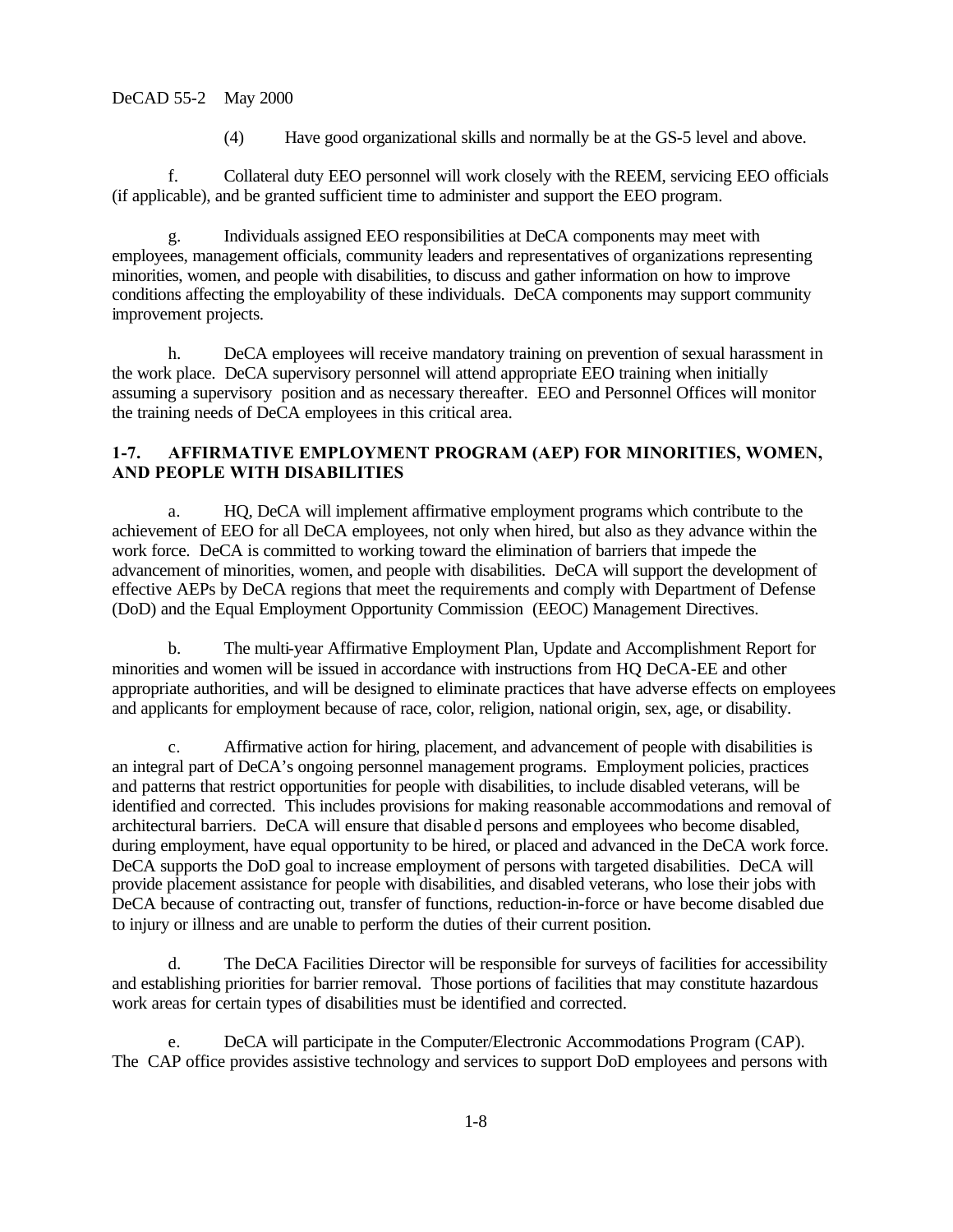disabilities. DeCA Affirmative Employment Program Manager will manage the People with Disabilities Program, and will act as the point-of-contact (POC) and liaison between DeCA and CAP. Region Equal Employment Managers and commissary store EEOAs will act as the local POC and will contact HQ DeCA-EE to coordinate and arrange for CAP services.

## **1- 8. NONDISCRIMINATION ON THE BASIS OF DISABILITY IN PROGRAMS AND ACTIVITIES ASSISTED OR CONDUCTED BY THE DEPARTMENT OF DEFENSE**

a. No qualified disabled person shall be subjected to discrimination under any program or activity that receives or benefits from federal financial assistance disbursed by a DoD Component or under any federal program or activity that is conducted by a DoD Component as prescribed by DoDD 1020.1. Operation of commissary stores is an activity conducted by DoD and subject to the DoD Directive in so far as such activity affects disabled persons in the United States.

b. No qualified person with disabilities shall, on the basis of their disability, be excluded from participation in, or be denied the benefit of, or otherwise be subjected to discrimination under any program or activity that is conducted at a DeCA facility. Employees and patrons of DeCA commissary stores, who are disabled will have the opportunity to participate in or benefit from the aid, benefits or services equal to that afforded others. All such employees and patrons will enjoy the rights, privileges, advantages or opportunities granted to non-disabled individuals.

c. Complaints of discrimination brought by patrons of a DeCA commissary store should be filed in accordance with DeCA regulatory guidelines and applicable procedures.

**1-9. HONORARY RECOGNITION FOR ACHIEVEMENT IN EQUAL EMPLOYMENT OPPORTUNITY.** This directive encourages the annual recognition of people or organizations to be recognized for significant contribution to the accomplishments of EEO program goals or personal achievements within the EEO program IAW DeCAD 50-8.

## **1-10. INFORMATION REQUIREMENTS**.

a. HQ DeCA will:

 (1) Submit copies of affirmative employment program plans, updates and accomplishment reports for minorities, women and people with disabilities to EEOC and ASD (FM&P), when required.

 (2) Publicize the EEO program initiatives, progress, or special recognition in the Agency-wide news release or magazine.

b. Region Directors will:

 (1) Submit copies of affirmative employment program plans, updates and accomplishment reports for minorities, women, and people with disabilities to HQ DeCA-EE and EEOC, when required.

 (2) Submit information regarding Special Emphasis Program initiatives, programs, and results following special events or observances conducted by the region.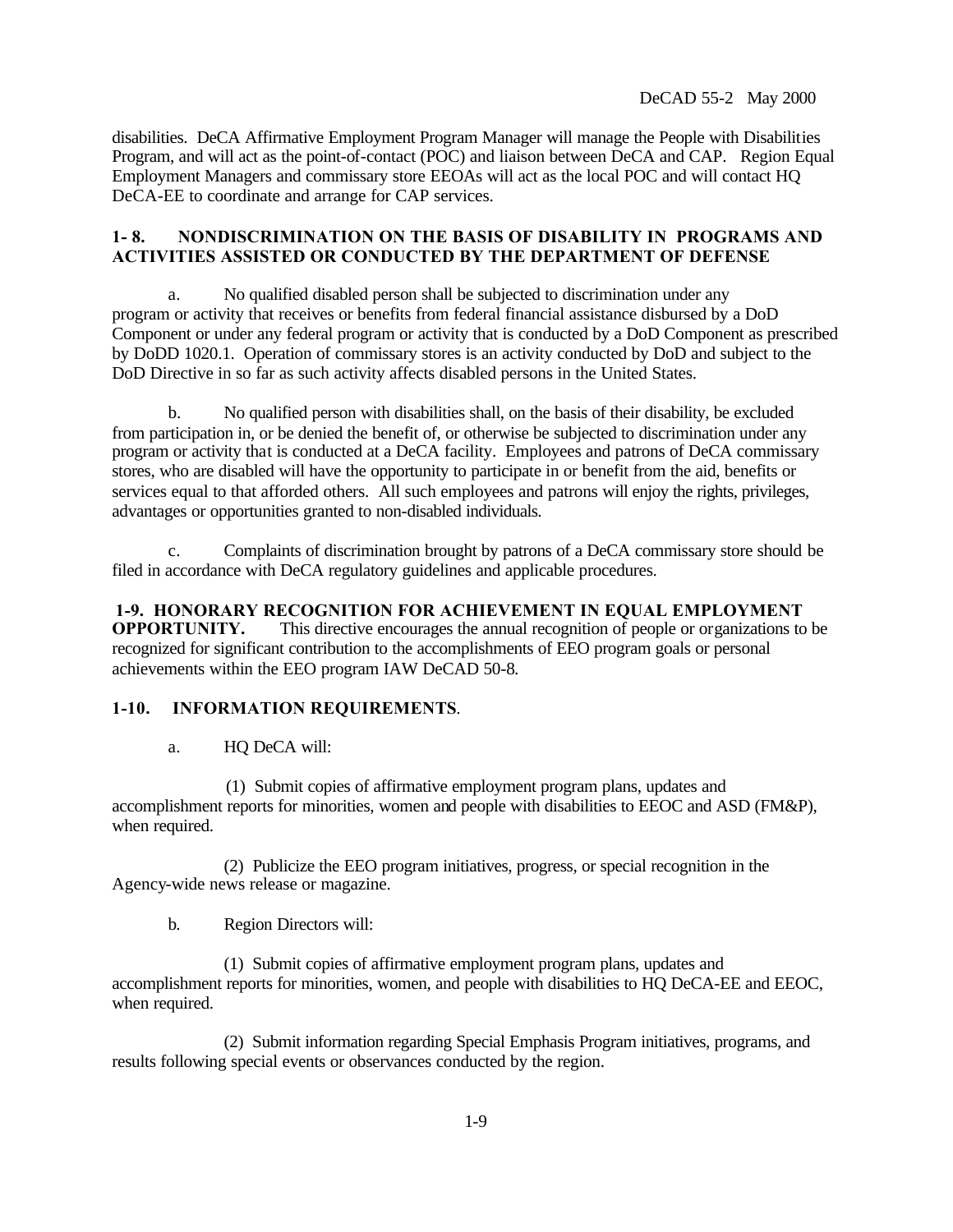(3) Publicize the EEO program initiatives, progress, or special recognition in Region and Agency-wide newsletter or magazine.

**1-11. EFFECTIVE DATE AND IMPLEMENTATION.** This directive is effective immediately.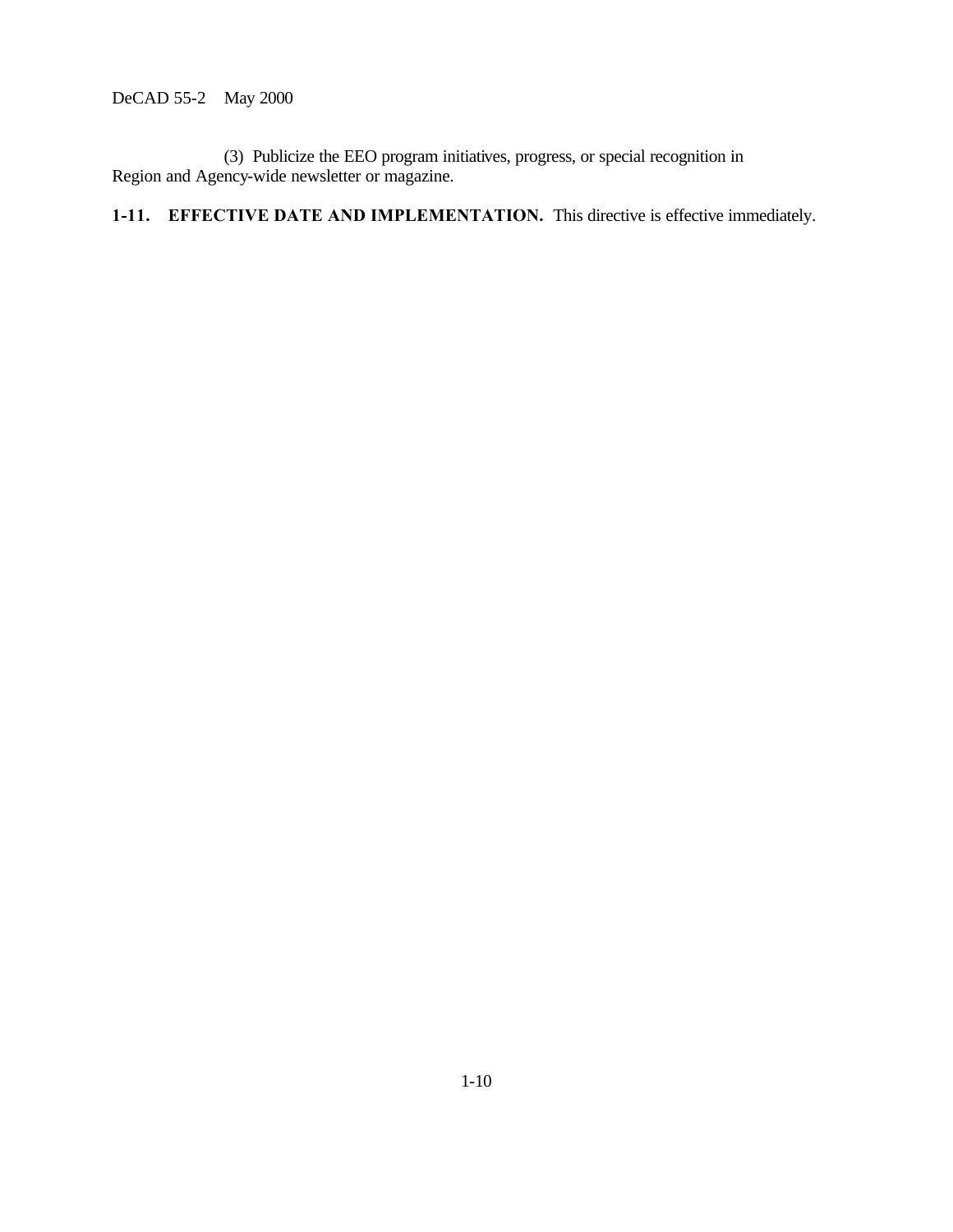#### **APPENDIX A MANAGEMENT CONTROL REVIEW CHECKLIST**

Management Control Review Checklist (Page 1 of 9 pages)

TASK: Equal Employment Opportunity Program Management

SUBTASK: Affirmative Employment

THIS CHECKLIST: Agency Commitment, Leadership, and Action

ORGANIZATION: DeCA, Equal Employment Opportunity Office

ACTION OFFICER:

REVIEWER:

DATE COMPLETED:

ASSESSABLE UNIT: The assessable unit managers responsible for completing this checklist are the HQ DeCA, Director, EEO, EEO staff program managers, and Region Equal Employment Managers.

EVENT CYCLE 1: Program design and policy execution

Step 1: Program management and application.

Risk: Lack of commitment, leadership, and visible action will demonstrate an ineffective EEO program and subject the Agency to violation of regulatory guidance of the Department of Defense (DoD), Equal Employment Opportunity Commission (EEOC), and Office of Personnel Management (OPM).

Control Objectives: Visibility of management support and administration.

Control Techniques:

1. Top management written affirmation and policy statements concerning the EEO program, Affirmative Employment, and the Prevention of Sexual Harassment.

2. DoD Directive, Number 1440.1, DoD Civilian Equal Employment Opportunity (EEO) Program.

3. DeCAD 55-2, Equal Employment Opportunity (EEO) and Affirmative Employment Program (AEP).

4. DeCA's Multi-Year Affirmative Employment Program Plan for Minorities and Women, and the Annual Affirmative Program Accomplishment Report.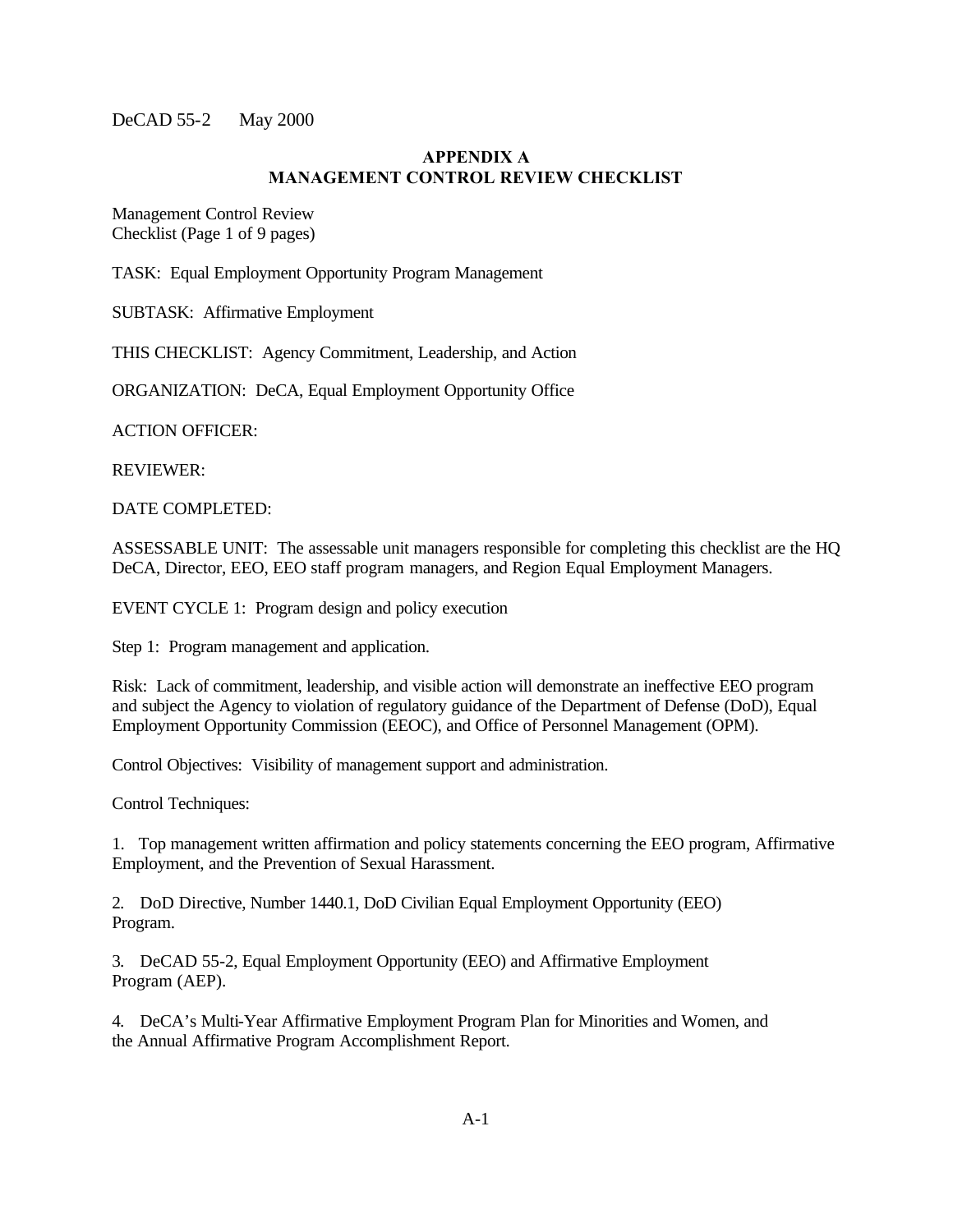5. DeCA's Annual Agency-wide Plan Update for Hiring and Advancement of People with Disabilities.

6. DeCA's Federal Equal Opportunity Recruitment Program (FEORP).

7. Establishment of EEO as a critical element of performance standards of managers and supervisors.

Test Questions:

1. Does the Region Director provide leadership and guidance to managers and supervisors regarding their role in the Affirmative Employment Program pursuant to DeCAD 55-2 May 2000?

Response: YES\_\_\_\_\_\_\_\_\_\_ NO\_\_\_\_\_\_\_\_\_ NA\_\_\_\_\_\_\_\_\_

Remarks. \*

2. Is there a personal policy statement by the Region Director which commits the organization to fully support all aspects of the EEO/AEP program available and posted on the employee bulletin board pursuant to DeCAD 50-2?

| $\overline{\phantom{a}}$<br>$\mathbf k$<br>. | -<br>____ | - | -<br>____<br>__ |
|----------------------------------------------|-----------|---|-----------------|
|----------------------------------------------|-----------|---|-----------------|

Remarks. \*

3. Does the personal policy statement of Region Director address EEO principles, strategy, and course of action for the attainment of EEO goals and objectives?

Response: YES\_\_\_\_\_\_\_\_\_\_\_ NO\_\_\_\_\_\_\_\_\_ NA\_\_\_\_\_\_\_\_\_\_

Remarks. \*

4. Is there a prevention of sexual harassment policy statement posted on the bulletin boards?

Response: YES\_\_\_\_\_\_\_\_\_\_\_ NO\_\_\_\_\_\_\_\_\_ NA\_\_\_\_\_\_\_\_\_\_

Remarks. \*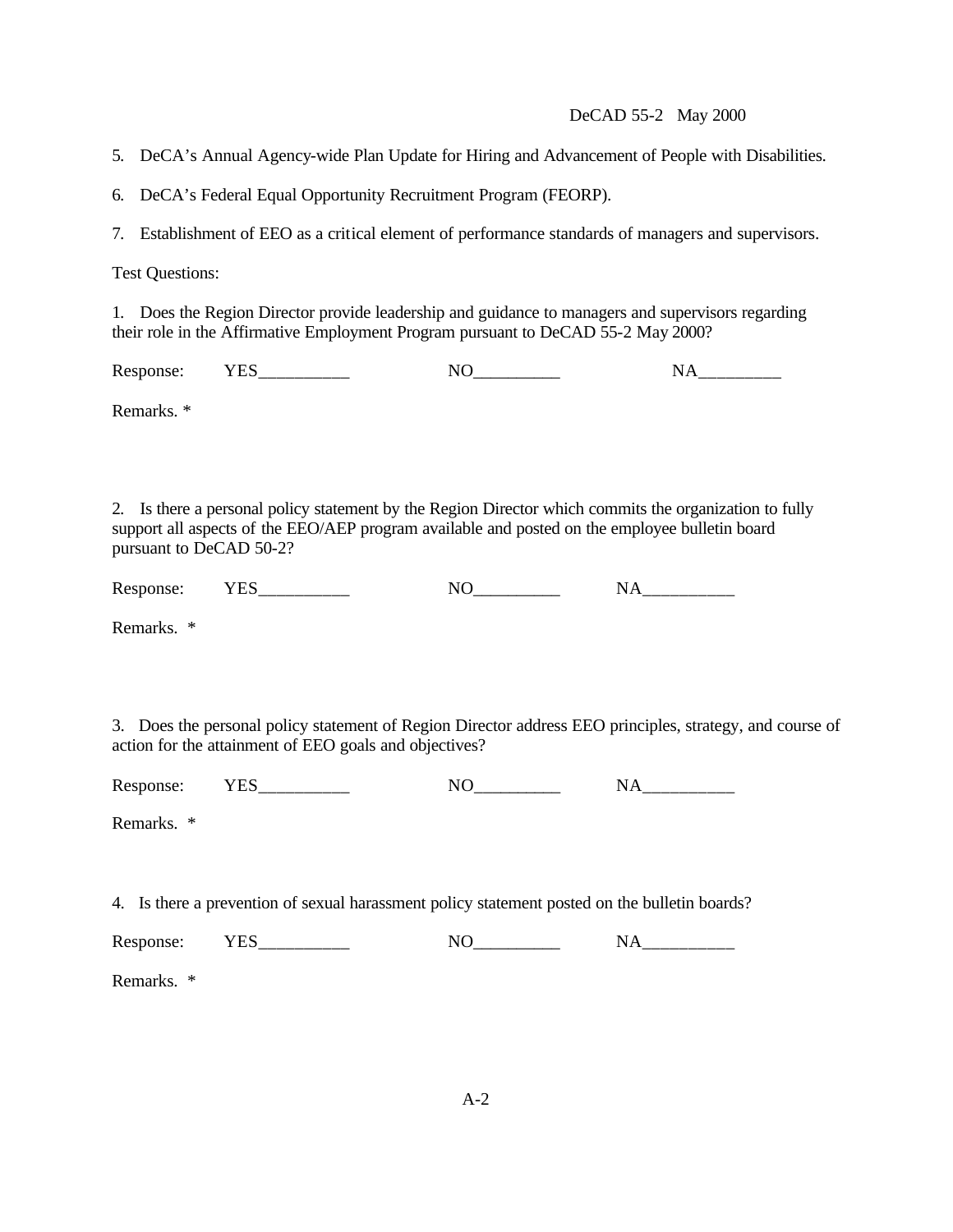5. Is there a program designed to eliminate sexual harassment in the workplace or has prevention of sexual harassment training been provided to supervisors, managers, and employees?

Response: YES\_\_\_\_\_\_\_\_\_\_\_ NO\_\_\_\_\_\_\_\_\_ NA\_\_\_\_\_\_\_\_\_\_

Remarks. \*

6. Do the Region Director, Zone Manager, and the EEO Managers meet periodically to discuss EEO program objectives, accomplishments, strategies, and training?

Response: YES\_\_\_\_\_\_\_\_\_\_ NO\_\_\_\_\_\_\_\_\_\_ NA\_\_\_\_\_\_\_\_\_\_

Remarks. \*

7. Does the Region Director ensure that the Region EEO Manager is provided with clerical, secretarial or administrative support?

Response: YES\_\_\_\_\_\_\_\_\_\_\_ NO\_\_\_\_\_\_\_\_\_ NA\_\_\_\_\_\_\_\_\_\_

Remarks. \*

8. Have newly appointed managers and supervisors attended a training program (i.e., "Managing DeCA Employees", "Leading DeCA Work Teams", and Managing Your EEO Responsibilities"), which covers the EEO program?

Response: YES\_\_\_\_\_\_\_\_\_\_\_ NO\_\_\_\_\_\_\_\_\_ NA\_\_\_\_\_\_\_\_\_\_

Remarks. \*

9. Do managers and supervisors accept and practice EEO program principles and concepts, and are there effective coordination and cooperative efforts being displayed between managers/supervisors and EEO program officials?

| -<br>.<br>____ | $\overline{\phantom{a}}$<br>Kc<br>- |  |  |  |
|----------------|-------------------------------------|--|--|--|
|----------------|-------------------------------------|--|--|--|

Remarks. \*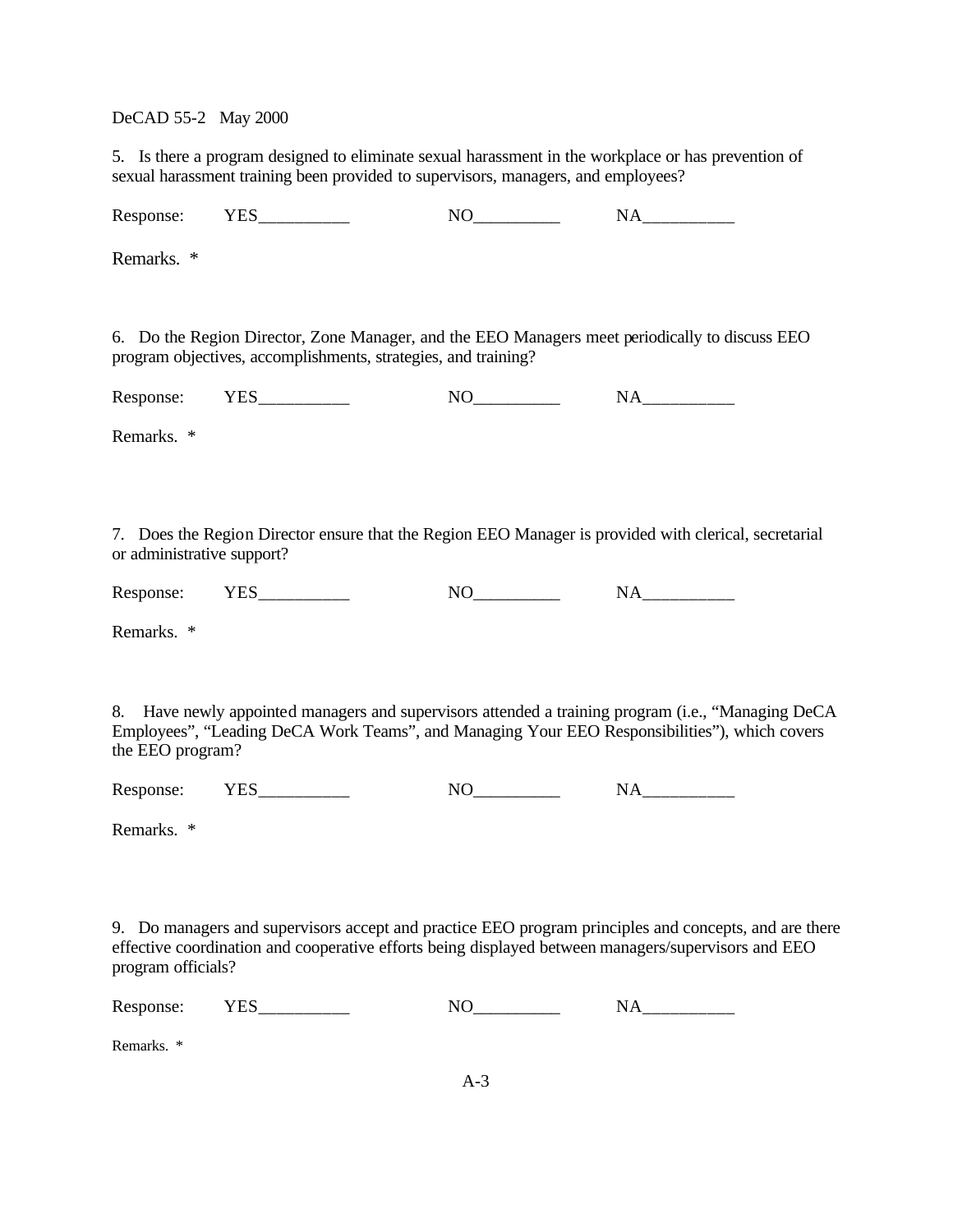10. Are managers and supervisors held accountable for progress made toward achieving program objectives regarding the Affirmative Employment Program Plan?

Response: YES\_\_\_\_\_\_\_\_\_\_\_ NO\_\_\_\_\_\_\_\_\_ NA\_\_\_\_\_\_\_\_\_\_ Remarks. \* 11. Is EEO a critical element of performance standards of managers and supervisors? Response: YES\_\_\_\_\_\_\_\_\_\_\_ NO\_\_\_\_\_\_\_\_\_ NA\_\_\_\_\_\_\_\_\_\_ Remarks. \* 12. Does the Region EEO Manager meet periodically with the Chief, Personnel Division to discuss personnel issues, which impact EEO? Response: YES\_\_\_\_\_\_\_\_\_\_\_ NO\_\_\_\_\_\_\_\_\_ NA\_\_\_\_\_\_\_\_\_\_ Remarks. \* 13. Does the Region EEO Manager review the referral packages to advise on manifest imbalance or conspicuous absence of minorities and women during the selection process for a Store Director position, GS 1144-12 and above, and targeted positions where there is a disparity?

Response: YES\_\_\_\_\_\_\_\_\_\_ NO\_\_\_\_\_\_\_\_\_ NA\_\_\_\_\_\_\_\_\_

Remarks. \*

14. Does the Region EEO Manager conduct staff assistance visits at selected commissary stores to assess EEO program progress and accomplishments in increasing representation of minorities and women in selections, training, assignments, and awards?

Response: YES\_\_\_\_\_\_\_\_\_\_ NO\_\_\_\_\_\_\_\_\_\_ NA\_\_\_\_\_\_\_\_\_\_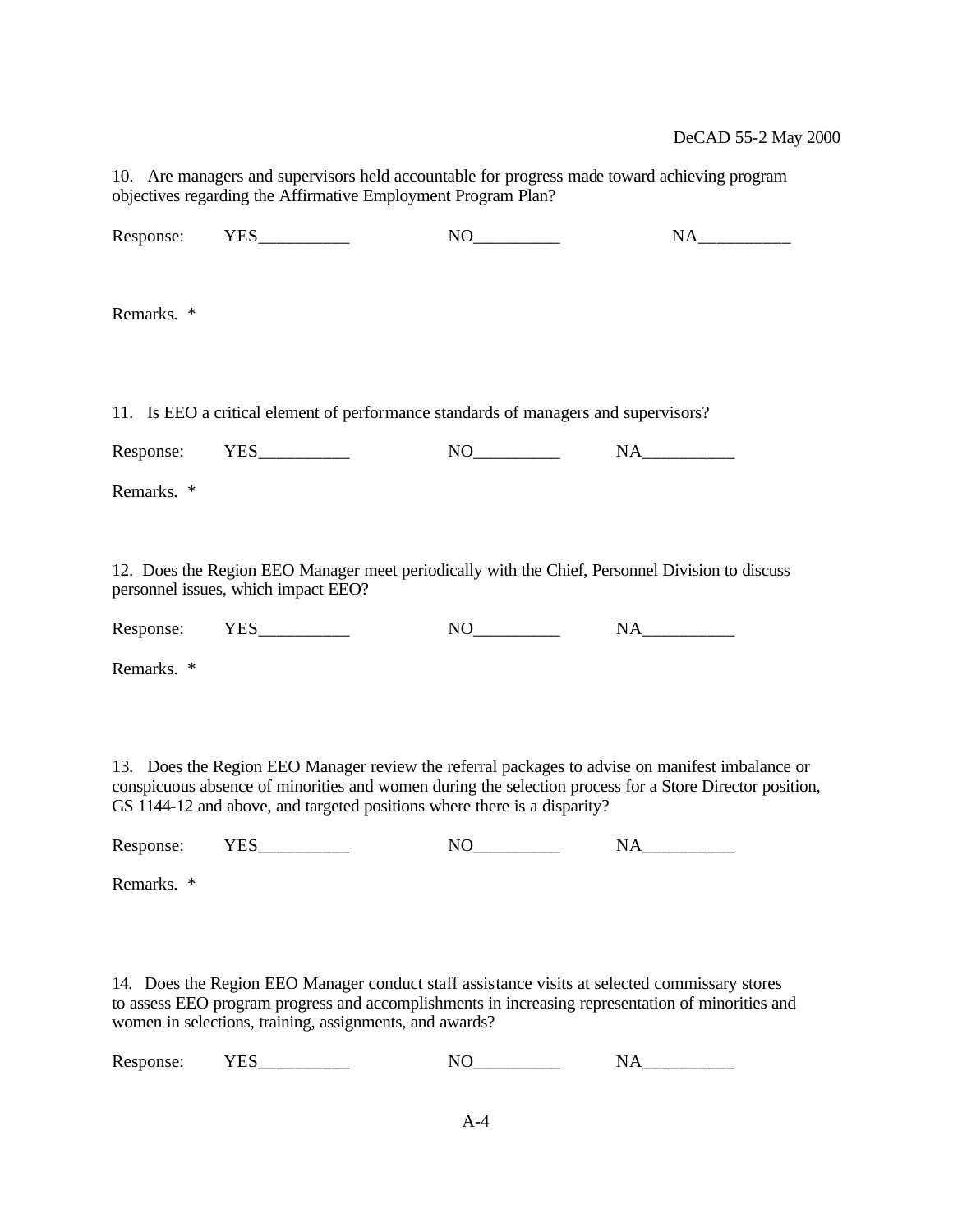Remarks. \*

15. Are awards equitably distributed based on performance without regard to race, color, religion, national origin, age, sex, or a physical/mental disability?

Response: YES\_\_\_\_\_\_\_\_\_\_\_ NO\_\_\_\_\_\_\_\_\_ NA\_\_\_\_\_\_\_\_\_\_

Remarks. \*

16. Does the activity assess and evaluate disciplinary actions to ensure that they are not taken for reasons of race, color, religion, national origin, sex, age, or physical/mental disability?

Response: YES\_\_\_\_\_\_\_\_\_\_\_\_ NO\_\_\_\_\_\_\_\_\_\_ NA\_\_\_\_\_\_\_\_\_\_\_

Remarks. \*

17. Are collateral duty EEO Counselors, Special Emphasis Program Managers, and commissary EEO Assistants trained or scheduled to be trained to handle the EEO program for which they have responsibility?

Response: YES\_\_\_\_\_\_\_\_\_\_ NO\_\_\_\_\_\_\_\_\_\_ NA\_\_\_\_\_\_\_\_\_\_

Remarks. \*

18. Is there a copy of DoD Directive 1440.1, DoD Civilian Equal Employment Opportunity (EEO) Program available and on file?

| $\sim$ |       |        |     |
|--------|-------|--------|-----|
| Res    |       | $\sim$ |     |
|        | _____ |        | ___ |
|        |       |        |     |

Remarks. \*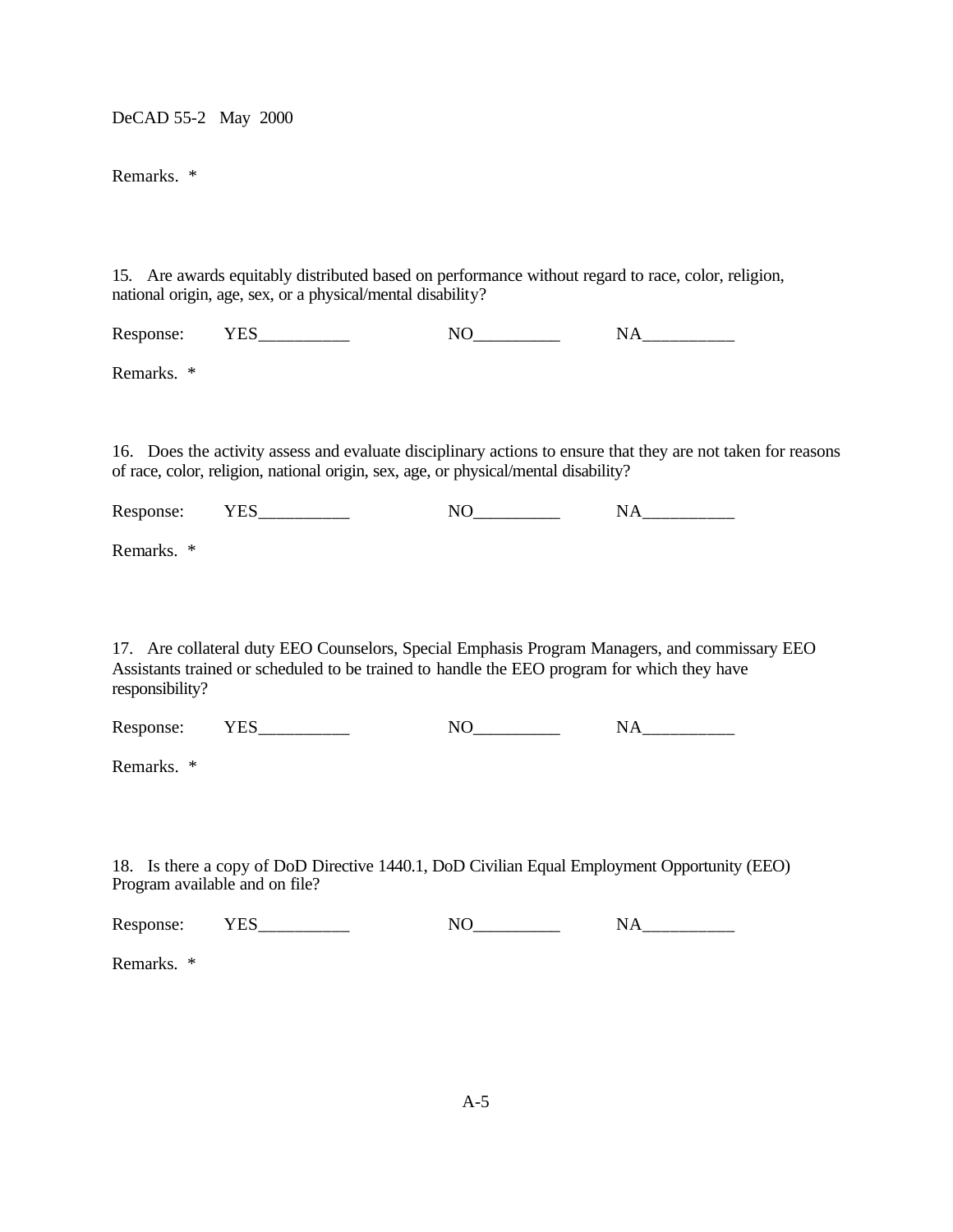19. Is there a copy of DeCAD 55- 2, Equal Employment Opportunity (EEO) and Affirmative Employment Program available and on file?

|                           | Response: YES___________                                                                                                                                                                       | $NO$ $NA$ $NA$ |                                                                                                   |
|---------------------------|------------------------------------------------------------------------------------------------------------------------------------------------------------------------------------------------|----------------|---------------------------------------------------------------------------------------------------|
| Remarks. *                |                                                                                                                                                                                                |                |                                                                                                   |
| Management Directive 714? | 20. Is there a current copy of DeCA Agency-wide and Region Multi-Year Affirmative<br>Employment Program Plan for Minorities and Women available and on file pursuant to EEOC                   |                |                                                                                                   |
|                           | Response: YES__________                                                                                                                                                                        |                |                                                                                                   |
| Remarks. *                |                                                                                                                                                                                                |                |                                                                                                   |
| file?                     | 21. Is there a current copy of DeCA Agency-wide and Region Multi-Year Affirmative Employment<br>Program Plan for Minorities and Women Annual Accomplishment Report and Update available and on |                |                                                                                                   |
|                           | Response: YES___________                                                                                                                                                                       |                |                                                                                                   |
| Remarks. *                |                                                                                                                                                                                                |                |                                                                                                   |
|                           | Accomplishment Report and Update for Hiring and Advancement of People with Disabilities available<br>and on file pursuant to EEOC Management Directive 713?                                    |                | 22. Is there a current copy of DeCA Agency-wide and Region Affirmative Action Program Plan Annual |
|                           | Response: YES__________                                                                                                                                                                        |                |                                                                                                   |
| Remarks. *                |                                                                                                                                                                                                |                |                                                                                                   |
|                           | 23. Have surveys been conducted to identify architectural barriers in DeCA facilities that<br>impede the employment of people or applicants with disabilities?                                 |                |                                                                                                   |
| Response:                 |                                                                                                                                                                                                |                |                                                                                                   |
| Remarks. *                |                                                                                                                                                                                                |                |                                                                                                   |
|                           |                                                                                                                                                                                                |                |                                                                                                   |
|                           |                                                                                                                                                                                                | $A-6$          |                                                                                                   |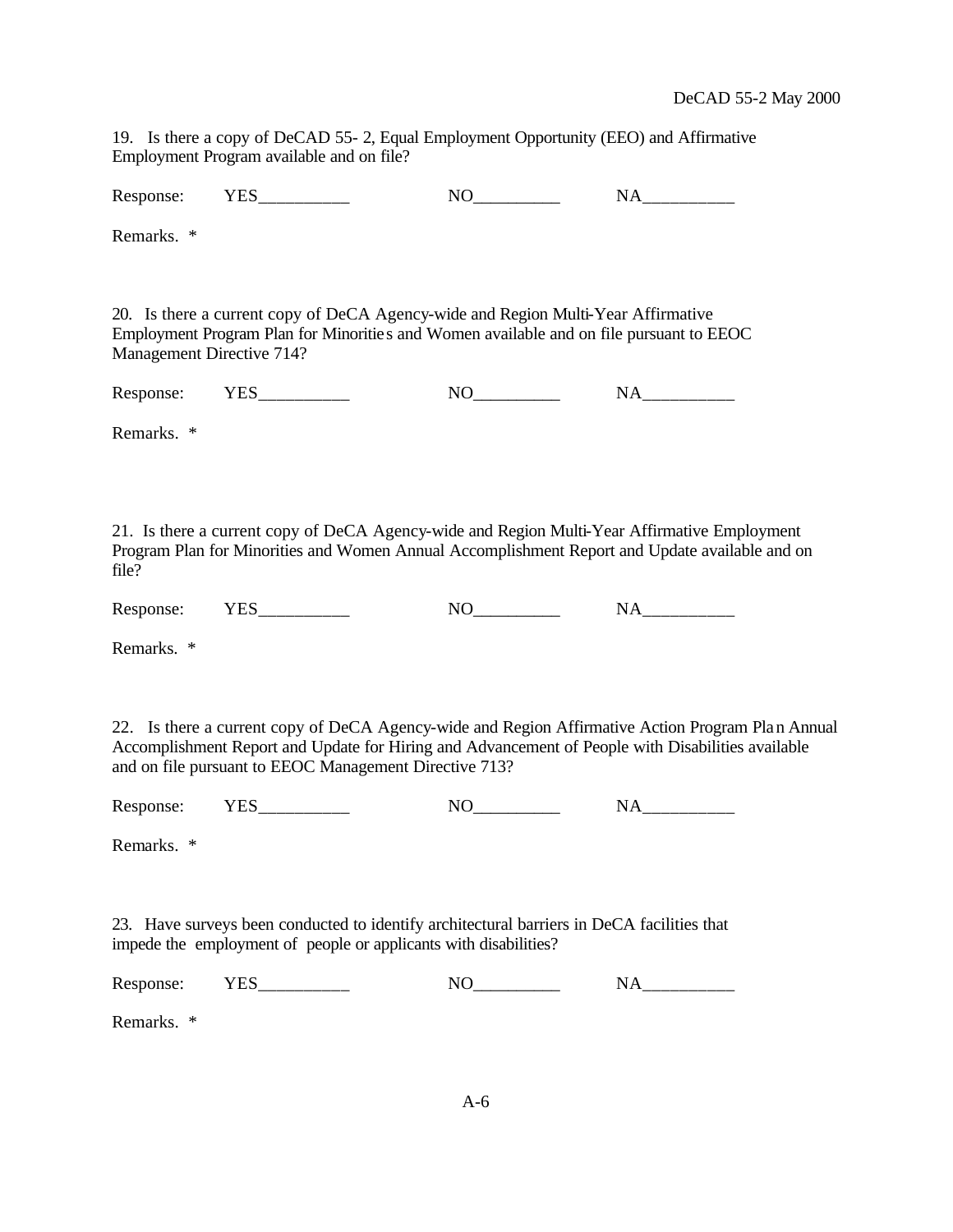24. Are qualified disabled applicants referred when there are vacancies as a matter of routine personnel practice?

Response: YES NO NA

Remarks. \*

## EVENT CYCLE 2: Special Emphasis Programs

Step 1: Establishment of special emphasis programs entitled the Federal Women's Program, Hispanic Employment Program, Black Employment Program, Program for People with Disabilities, Asian/Pacific Islander Employment Program, and American Indian/Alaskan Native Employment Program.

Risk: Lack of special emphasis programs will contribute to the ineffectiveness of the EEO program and is in violation of DoD Directive 1440.1, DoD Civilian Equal Employment Opportunity Program.

Control Objectives: Develop and implement special emphasis programs to promote equal opportunity in employment for minorities, women, and people with disabilities, at all grade levels and occupational series, commensurate with the guidance established by the Equal Employment Opportunity Commission.

Control Techniques:

1. Develop goals and objectives that will incorporate the special emphasis programs into the overall EEO planning effort.

2. Designate and/or appoint collateral duty special emphasis program managers and EEO Assistants to assist in EEO program administration, monitor the implementation and measure its effectiveness.

3. Coordinate, arrange, and/or participate in the special celebrations, observances, and programs to highlight or promote special emphasis programs.

Test Questions:

1. Has a special emphasis program been established as an integral part of the overall EEO program?

Response: YES\_\_\_\_\_\_\_\_\_\_\_ NO\_\_\_\_\_\_\_\_\_ NA\_\_\_\_\_\_\_\_\_\_

Remarks. \*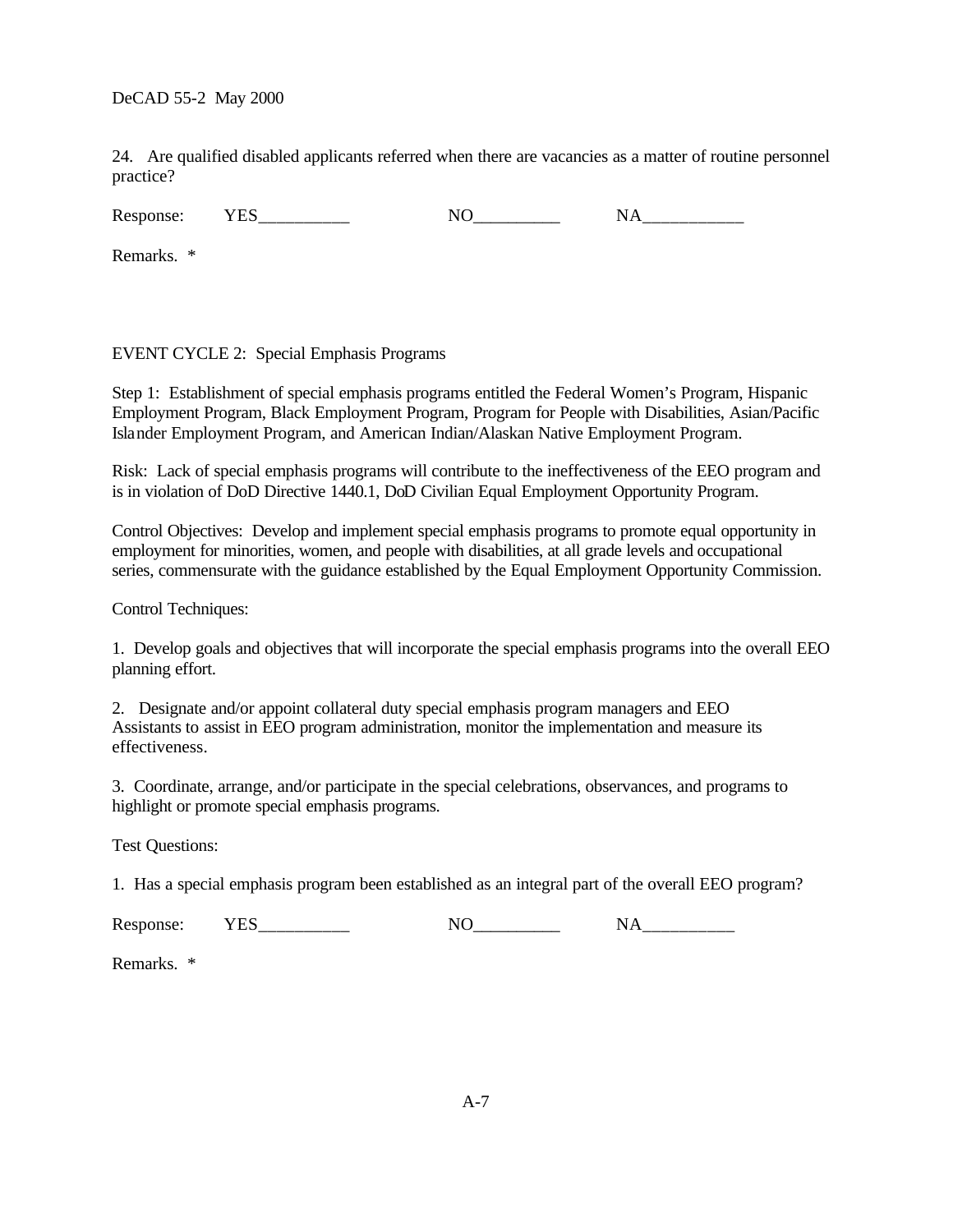2. Do the special emphasis program manager or the employees organize, arrange, and/or participate in the organization's or host installations/bases' activities to celebrate or recognize special observances (i.e., Black History Month, Birthday of Dr. Martin Luther King, Jr., Federal Women's Month, Hispanic Heritage Month, etc)?

Response: YES\_\_\_\_\_\_\_\_\_\_\_ NO\_\_\_\_\_\_\_\_\_ NA\_\_\_\_\_\_\_\_\_\_

Remarks. \*

3. Has management supported, participated, and attended special emphasis program activities of the organization?

Response: YES\_\_\_\_\_\_\_\_\_\_\_ NO\_\_\_\_\_\_\_\_\_ NA\_\_\_\_\_\_\_\_\_\_

Remarks. \*

4. Is there in place any specia l emphasis or innovative EEO program efforts being conducted to increase representation of minorities, women, and people with disabilities where there is a manifest imbalance or conspicuous absence exists?

Response: YES\_\_\_\_\_\_\_\_\_\_\_ NO\_\_\_\_\_\_\_\_\_ NA\_\_\_\_\_\_\_\_\_\_

Remarks. \*

5. Are problems (i.e., artificial barriers, inaccessible facilities, and inadequate equipment, etc) relating to the special emphasis program(s) identified and appropriate action being taken to alleviate them?

Response: YES\_\_\_\_\_\_\_\_\_\_ NO\_\_\_\_\_\_\_\_\_\_ NA\_\_\_\_\_\_\_\_\_\_

Remarks. \*

\* Explain rationale for YES response or provide cross-references where rationale can be found. For NO responses, cross-reference to where corrective action plans can be found. If NA, explain rationale.

I attest that the above-listed management controls provide reasonable assurance that DeCA resources are adequately safeguarded. I am satisfied that if the above controls are fully operational, the management controls for this subtask throughout DeCA are adequate.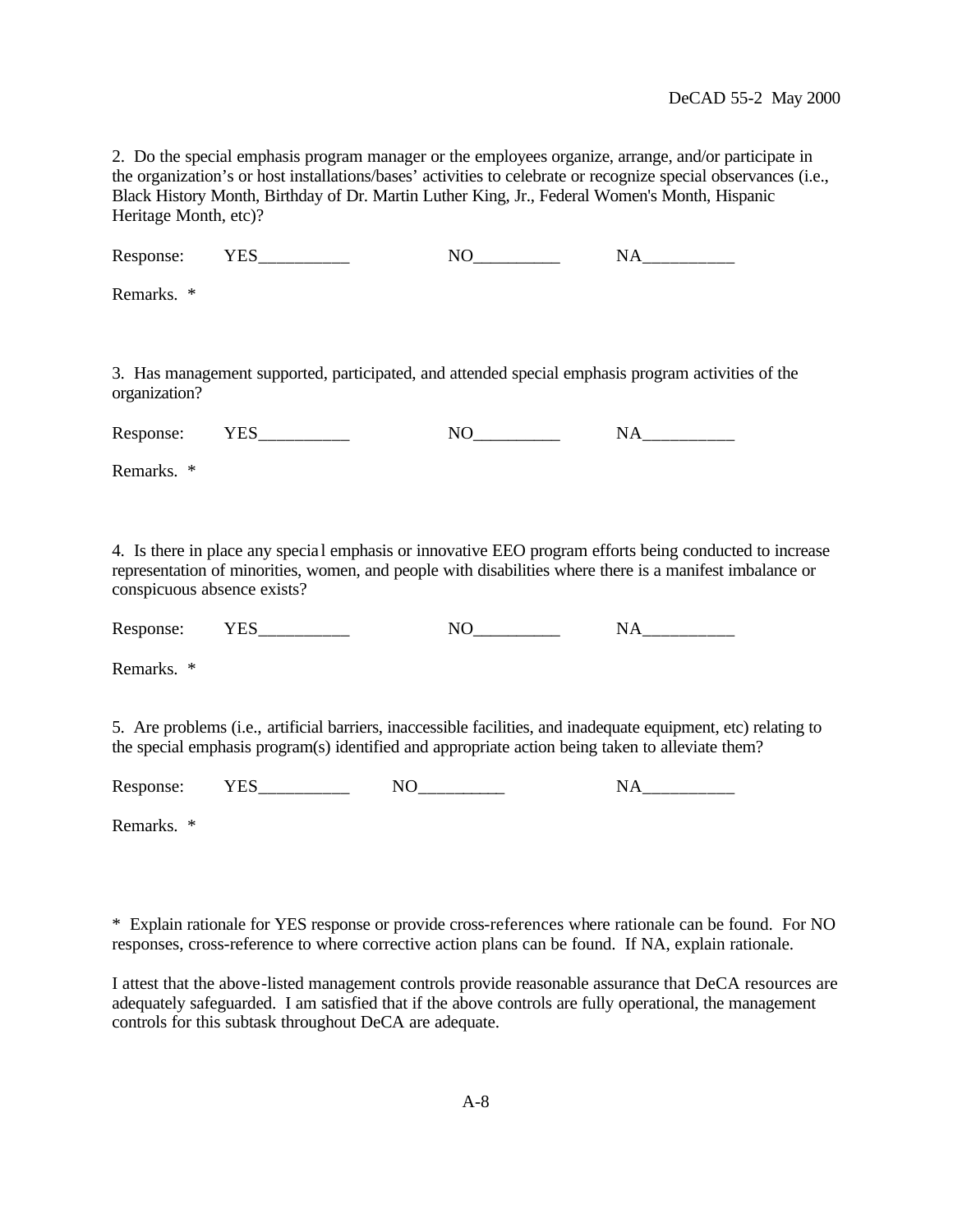Director, Equal Employment Opportunity

I have reviewed this subtask within my organization and have supplemented the prescribed management control review checklist when warranted by unique environmental circumstances. The controls prescribed in this checklist, as amended, are in place and operational for my organization.

\_\_\_\_\_\_\_\_\_\_\_\_\_\_\_\_\_\_\_\_\_\_\_\_\_\_\_\_\_\_\_\_\_\_\_\_\_\_\_\_\_\_\_\_ ASSESSABLE UNIT MANAGER (Signature/Date)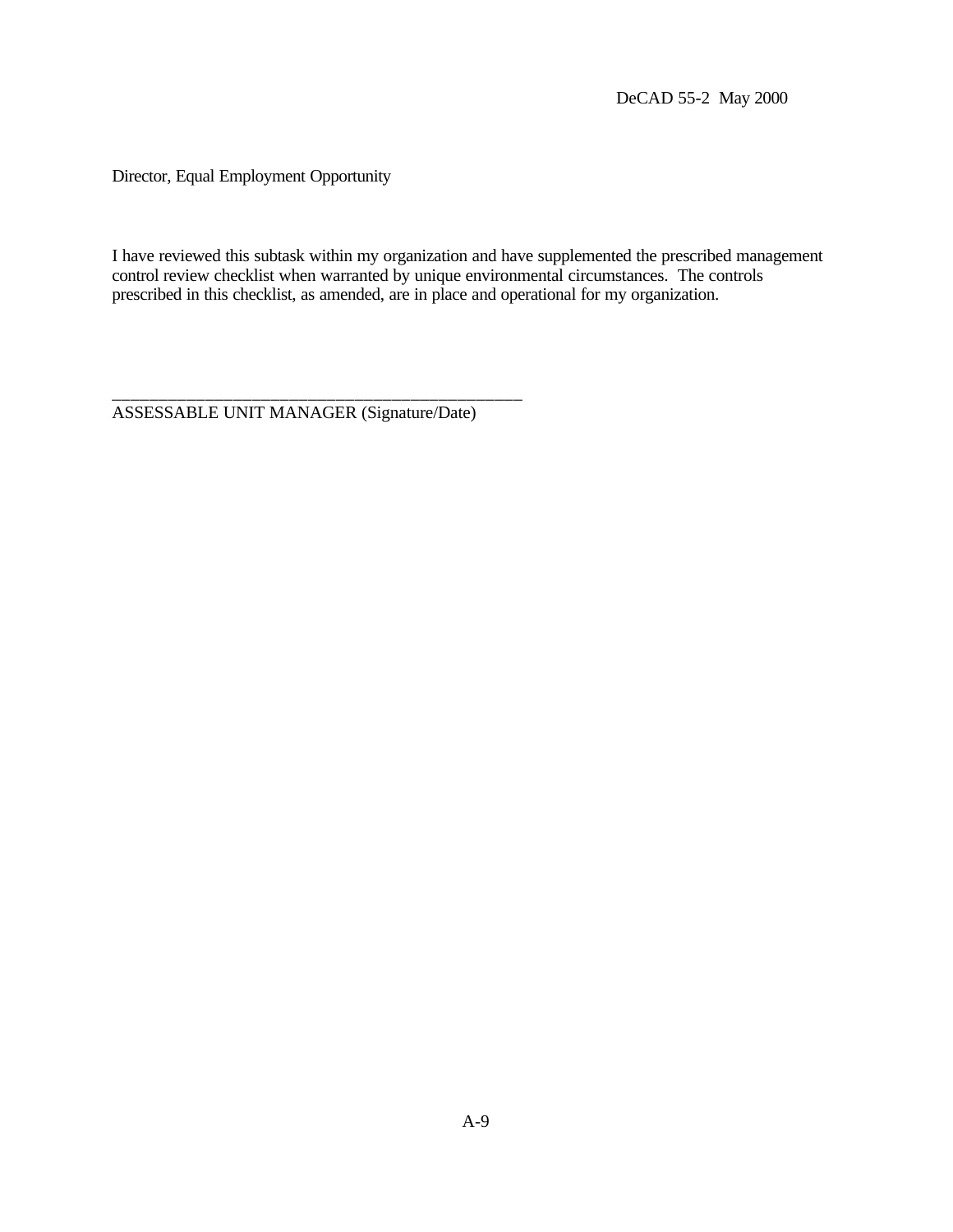# **APPENDIX B DEFINITIONS**

a. Affirmative Action. A program of self-analysis, problem identification, data collection, policy statements, reporting systems, and elimination of discriminatory policies and practices, past and present. A tool to achieve equal employment opportunity.

b. Affirmative Employment Program (AEP). A program designed to provide equal employment opportunity to everyone, regardless of race, color, sex, religion, national origin, disability, or age, and provide an opportunity for everyone to rise to as high a level of responsibility as possible, dependent only on individual talent and diligence.

c. Artificial Barrier. Personnel principles, policies or practices which restrict or tend to limit the representative employment of applicants and employees, especially minorities, women and persons with disabilities.

d. Age. For the purpose of this directive, persons protected under age discrimination provisions are those 40 years of age or older, except when a minimum age requirement has been established by statute or OPM.

e. Conspicuous Absence. An EEO group that is nearly or totally nonexistent from a particular occupation or grade level in the work force.

f. Discrimination. Illegal treatment of a person or group based on race, color, national origin, religion, sex, age, or disability.

g. Equal Employment Opportunity (EEO). The right of all persons to work and advance on the bases of merit, ability, and potential, free from social, personal, or institutional barriers of prejudice and discrimination.

h. EEO Groups/Protected Members. African American/Black men, African American/Black women, Hispanic men, Hispanic women, Asian American/Pacific Islander men, Asian American/Pacific Islander women, American Indian/Alaskan Native men, American Indian/Alaskan Native women, White men, White women, and men and women with disabilities.

i. Federal Equal Opportunity Recruitment Program (FEORP). A targeted recruitment program for minorities and women based upon a determination of a manifest imbalance or conspicuous absence in the various PATCOB categories of civil service employment.

j. Manifest Imbalance. Representation of EEO groups in a specific occupational grouping or grade level in the work force that is substantially below its representation in the appropriate civilian labor force.

k. Minorities. All persons classified as Black (not of Hispanic origin), Hispanic, Asian or Pacific Islander, and American Indian or Alaskan Native.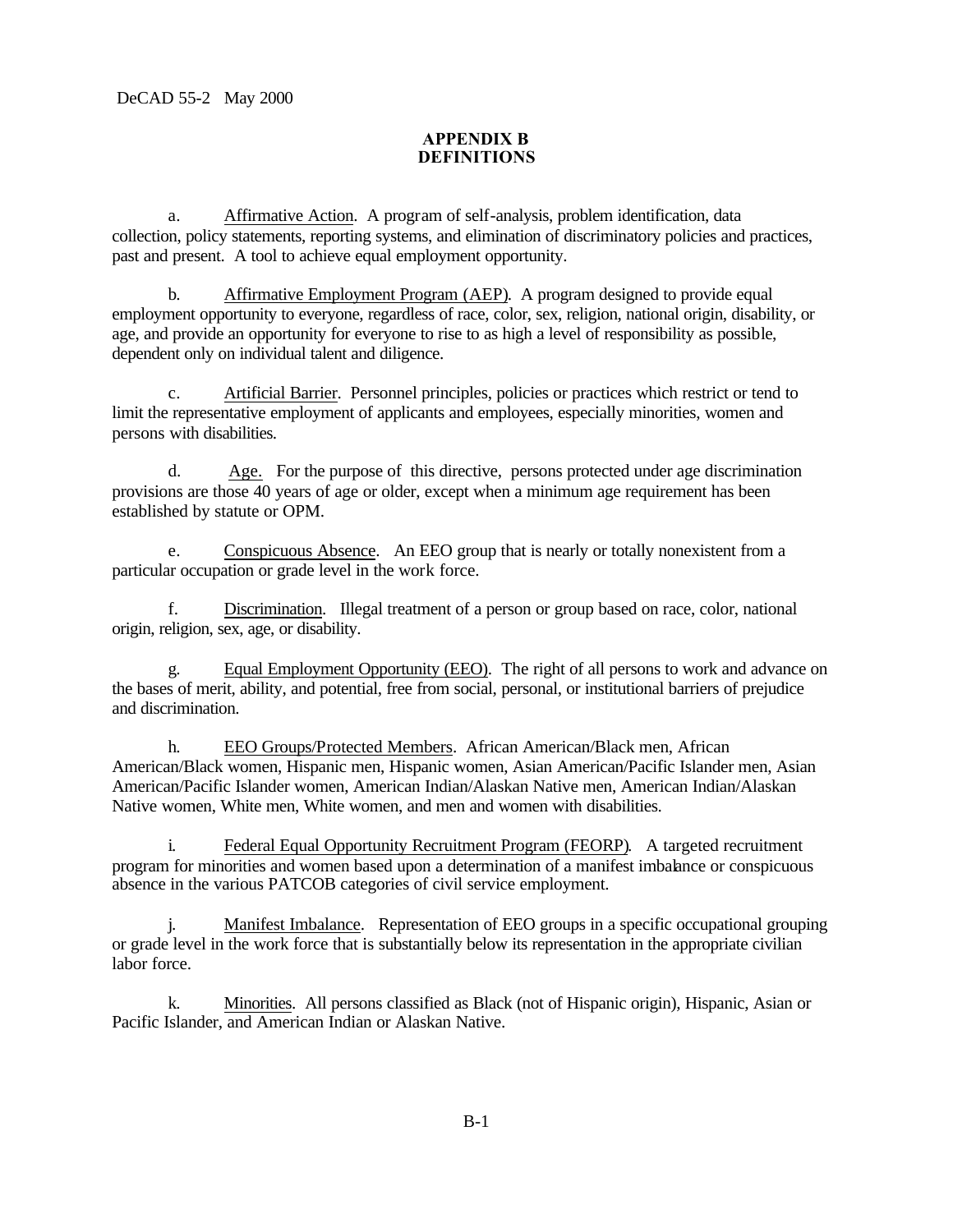l. National Origin. An individual's place of origin or his or her ancestors' place of origin or the possession of physical, cultural or linguistic characteristics of a national origin group.

 m. PATCOB. Acronym for Professional, Administrative, Technical, Clerical, and Other white-collar occupational categories and the Blue-collar category.

 n. Person with a Disability. A person who has a physical or mental impairment that substantially limits one or more major life activities, has a record of such impairment, or is regarded as having such impairment. For purposes of this Directive, such term does not include any individual who is an alcoholic or drug abuser and whose current use of alcohol or drugs prevent such individual from performing the duties of the job in question, or whose employment, by reason of such current alcohol or drug abuse, would constitute a direct threat to property or to the safety of others. As used in this paragraph:

(1) Physical or mental impairment. Any physiological disorder or condition, cosmetic disfigurement, or anatomical loss affecting one or more of the following body systems: neurological; musculo-skeletal and special sense organs; respiratory including speech organs; cardiovascular; reproductive; digestive; genitourinary; hemic and lymphatic; skin; and endocrine; or any mental or psychological disorder, such as mental retardation, organic brain syndrome, emotional or mental illness, and specific learning disabilities.

(2) Major life activities. Functions such as caring for one's self, performing manual tasks, walking, seeing, hearing, speaking, breathing, learning, and working.

(3) Has a record of such impairment. Has a history of, or has been erroneously classified as having, a mental or physical impairment that substantially limits one or more major life activities.

(4) Is regarded as having an impairment. Has:

(a) A physical or mental impairment that does not substantially limit major life activities but are treated by an employer as constituting such a limitation.

(b) A physical or mental impairment that substantially limits major life activities only as a result of the attitude of others toward such impairment.

(c) None of the impairments defined above but is treated by an employer as having such an impairment.

o. Race. For purposes of this Directive, all persons are classified as Black (not of Hispanic origin), Hispanic, Asian or Pacific Islander, American Indian or Alaskan Native, and White, as follows:

(1) Black (not of Hispanic origin): A person having origin in any of the Black racial groups of Africa.

(2) Hispanic Origin: A person of Mexican, Puerto Rican, Cuban, Central or South American or other Spanish culture or origin regardless of race.